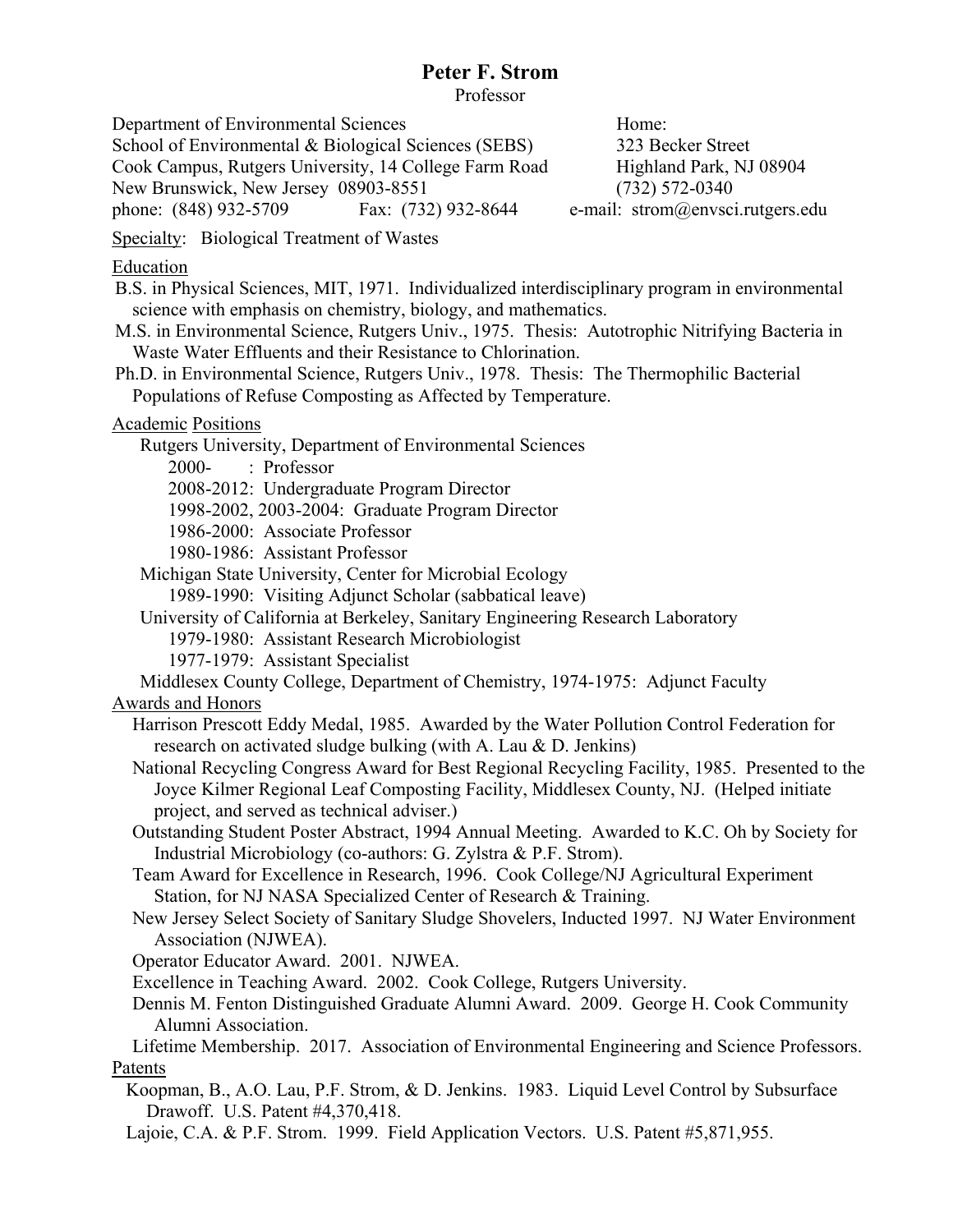Referee and Reviewer Water Environment Research (1980 - ) Water Research (1984 - ) Environmental Science & Technology (1997 - ) A.S.C.E. Journal of Environmental Engineering (1989 - ) Applied and Environmental Microbiology (1976, 1988 – 1994, 2009 - ) Chemical Engineering Journal (2016 - ) Life Support & Biosphere Science: International Journal of Earth/Space (1996 - ) Biotechnology & Bioengineering (1997 - ) Environmental Engineering Science (1997 - ) Soil Science (1997 - Compost Science & Utilization (1999- ) Chemosphere (2000- ) Waste Management (2016- ) Journal of Environmental Management (2008- ) Environmental Science and Pollution Research (2015) PLOS One (2014) Journal of Residuals Science and Technology (2009) The Philippine Agricultural Scientist (2007) Bioresource Technology (2007) Microbial Ecology (2004) Critical Reviews in Environmental Science & Technology (2004) FEMS Microbial Ecology (2000) Archives of Environmental Contamination & Toxicology (2001) Toxic & Hazardous Substance Control, Jour. of Environ. Science & Health (1994) International Conference on Environmental Systems (ICES; 1999) Journal of Industrial Microbiology (1991 - 1996) Journal of Microbiological Methods (1993) BioScience (1996 - 1997) American Journal of Alternative Agriculture (1995) Journal of Water Resources Planning and Management (1986) International Water Association (2016) Water Environment Federation, Technical Practice Committee, Manual of Practice: Biological and Chemical Systems for Nutrient Removal (2007 - 2008) Oxford Press (2012 - 2013) Prentice Hall (2006) Pearson/Benjamin Cummings (2004) WCB/McGraw-Hill (1999) National Science Foundation, Review Panel, Environmental Engineering Water/Wastewater or Biological Treatment Unsolicited Proposals (May and November 2008, May 2010, May 2013) Water Environment Research Foundation (2002 - ) The College Board, Member, Environmental Science Advanced Placement: Redesign Commission (2006 - 2007) Review Advisory Panel (2008) Curriculum Development & Assessment Committee (2008 - 2011) Water Environment Federation Manual of Practice No. 34, Nutrient Removal (2008 - 2010) University of California, Berkeley: California State Water Resources Control Board (2007, 2015) NASA (2000 - 2005)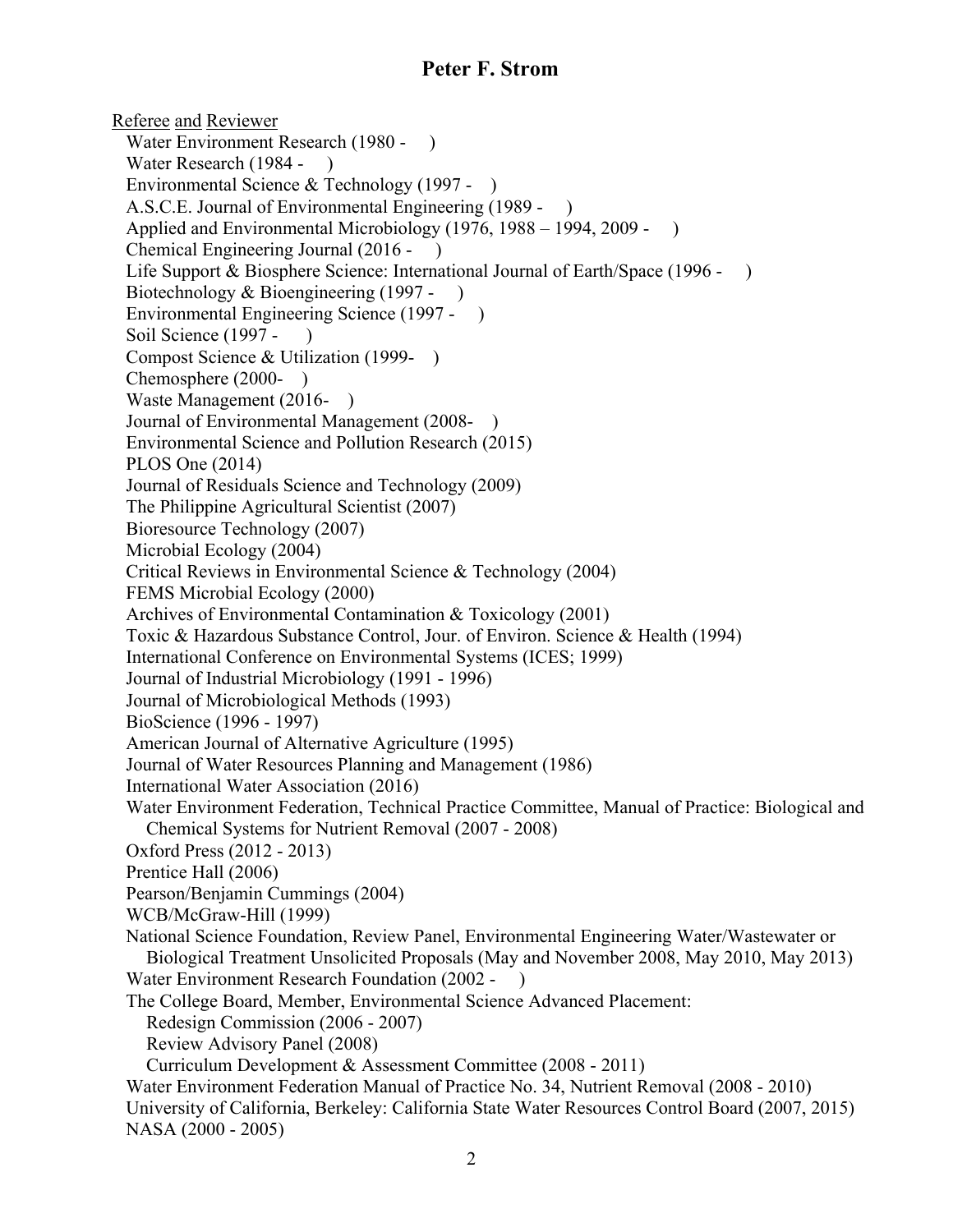NASA Lunar Science Institute, Review Panel (2008) Maryland Industrial Partnerships (2015-2016) Environmental Systems Commercial Space Technology Center, U. Florida (2001) University of Connecticut (2013) University of Vermont (2010) Louisiana Board of Regents (2000 - 2001) National Research Council (1993 - 1997) U.S. Department of Agriculture (1993 - ) U.S. Environmental Protection Agency (1988 - ) U.S. Department of Defense, (1994) Office of Technology Assessment, U.S. Congress (1988 - 1989) Universities Council on Water Resources, U.S. Geological Survey (1985 - 1988) Maine Water Resources Institute Program USGS Grants (2009) Center for Environmental Management, Tufts University (1991 - 1995) Michigan Sea Grant College Program (1996) Illinois EPA (1997) Illinois Hazardous Waste Research and Information Center (1995) New York State Center for Hazardous Waste Management (1988 - 1990) International Assoc. on Water Pollution Research & Control Biennial Conf. (1987) Australian Research Grants Committee (1987) Proc. 5th Water Chlorination Conference (1984) Petroleum Research Fund, American Chemical Society (1983 - 1984) University of New South Wales, Australia (External Examiner, Ph.D. Thesis, 1981 - 1983) National Science Foundation (1981) Memberships in Professional and Environmental Organizations

American Society for Microbiology (1974 - ) Water Environment Federation (1975 - ) State and Local Water Environment Associations (1978 - ) Association of Environmental Engineering & Science Professors (1981 - ) Theobald Smith Society (NJ ASM Chapter; 1983 - ) International Water Association (1986 - ) and more than 10 environmental organizations.

### Courses Taught at Rutgers

- 16-375:530 Hazardous Waste Management (developed as new course, 1981)\*
- 16-375:531 Biological Waste Treatment (developed as new course, 1981)\*
- 11-375:430 Hazardous Wastes (developed as new course, 1982)\*
- 11-375:201 Biological Princ. of Env. Science (developed as new course, 1998, team taught)\*
- 11-375:101 Introduction to Environmental Science (completely revised course, 2004, co-taught
- with C. Phelps; current registration is 280/semester)\*\*
- 16-375:514 Fundamental Concepts of Environmental Sciences (team taught, 1996-2002)
- 11-375:209 Elements of Environmental Pollution (1 4 lectures, 1991-1996)
- 16-375:518 Principles of Environmental Science (team taught, 1990-1995)
- 14-150:271 Packaging in the Modern World (2 lectures, 1991-1992)
- 11-015:101 Perspectives on Agriculture and the Environment (1997 1999) presently teaching each year\* or each semester\*\*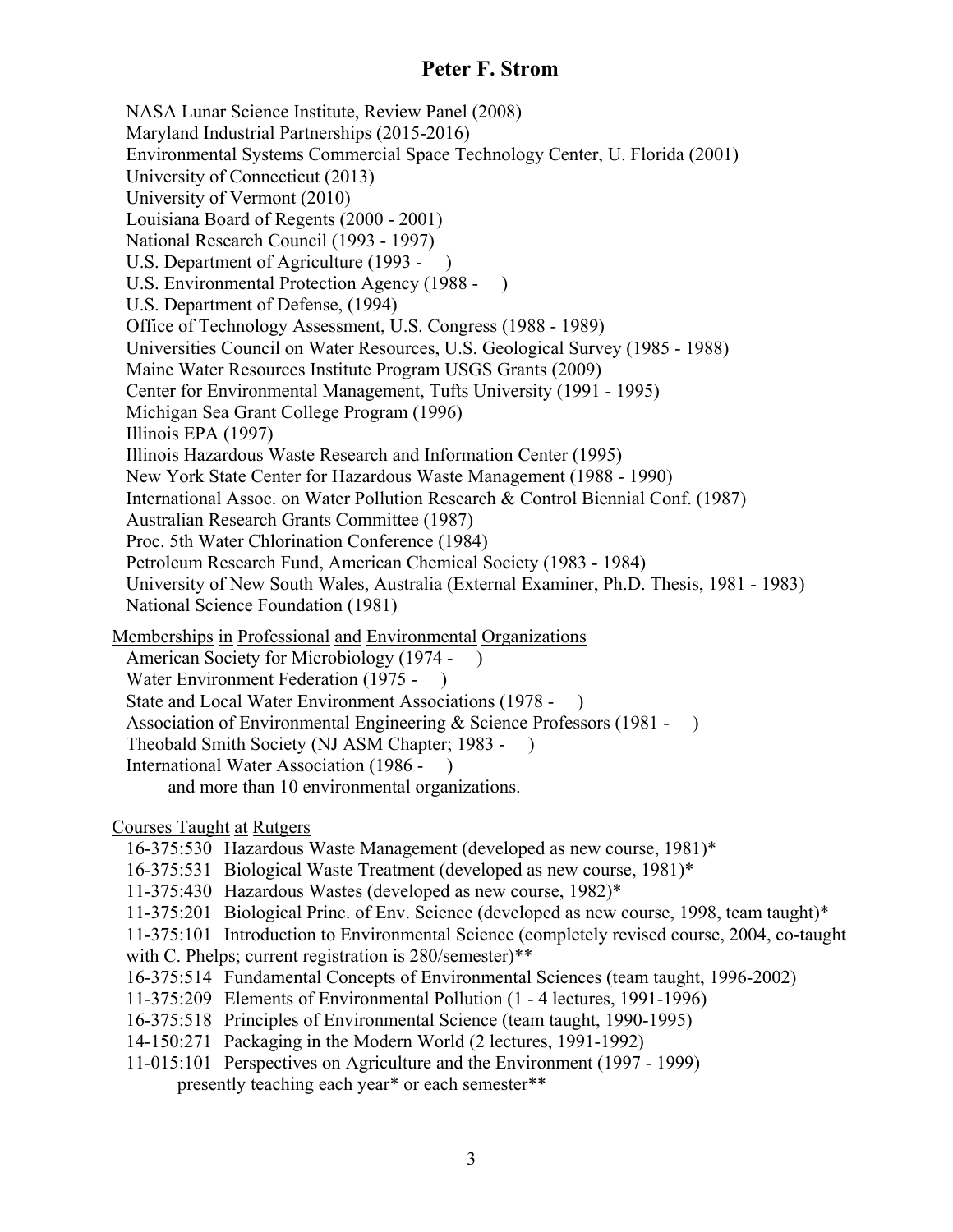Grants and Contracts

- Bacteria Associated with the Biological Treatment of Wastewater. P.F. Strom. Rutgers Research Council. July 1, 1981 - May 1, 1982. \$2,000.
- The Role of Local Health Officials in Hazardous Material Incidents in the Community. J.H.Berkowitz, F.B. Flower, & P.F. Strom. U.S. EPA. Sept. 1, 1981 - Dec. 1, 1982. \$17,845.
- Computer-Assisted Quantification of Activated Sludge Floc Structure. P.F. Strom. Rutgers Research Council. July 1, 1982 - May 1, 1983. \$900.
- Microbiology of Rotating Biological Contactors for Wastewater Treatment. P.F. Strom. Rutgers Research Council. July 1, 1983 - May 1, 1984. \$1,600.
- Passaic River Water Quality Study. C. Uchrin & P.F. Strom. N.J. Dept. of Environmental Protection (DEP). July 1, 1983 - June 30, 1984. \$31,400.
- Further Passaic River Water Quality Model Studies. P.F. Strom & C. Uchrin. N.J. DEP. Sept. 1, 1983 Aug. 31, 1984. \$30,000.
- Regional Composting of Leaves in Essex County: Montclair Research and Pilot Project. P.F. Strom & M.S. Finstein. N.J. Dept. of Energy, and Montclair Organizations for Recycling. Nov. 1, 1983 - June 20, 1985. \$32,532.
- Leaf Composting Manual for New Jersey Municipalities. P.F. Strom & M.S. Finstein. N.J. Dept. of Energy. July 1 - Dec. 31, 1985. \$2,500.
- Evaluation of Bioaugmentation Products for Activated Sludge Treatment of Toxic and Hazardous Wastewater. P.F. Strom. NSF Industry/Univ. Coop. Center for Research in Hazardous and Toxic Substances. July 1, 1985 - Jan. 31, 1987. \$39,972.
- Unrestricted Gift to Support the Research of Dr. Peter F. Strom. Sybron Chemicals, Inc. 1986. \$97,500.
- Nutrients and Toxics Analysis of the Passaic-Pompton River System. P.F. Strom & A. McIntosh. N.J. DEP. Sept. 1, 1986 - Mar. 1, 1988. \$78,000.
- Development of Leaf Composting Technical Education Program for New Jersey. J.J. Kupcho, F.B. Flower, P.F. Strom, & M.S. Finstein. N.J. DEP. Feb. 1, 1987 - July 31, 1988. \$36,000.
- Effectiveness of Biological Treatment for PAH Contaminated Soil. P.F. Strom & C. Lajoie. Hazardous Substance Management Research Center (HSMRC). July 1, 1988 - June 30, 1989. \$47,522.
- Yard Waste Composting. P.F. Strom & R. Fenske. N.J. DEP, Office of Recycling. June 1, 1988 Apr. 8, 1991. \$125,398.
- Optimization of Biological Soil Remediation. M.S. Finstein & P.F. Strom. U.S. EPA Hazardous Substance Research Center. Jan. 15, 1989 - Jan. 14, 1990. \$55,000.
- Development of a Novel Recombinant DNA Strategy for Successful Treatment of Hazardous Waste Sites. P.F. Strom & C.A. Lajoie. Innovative Partnership Grant, N.J. Comm. on Science and Technology, & Envirogen, Inc. Apr. 1990 - Mar. 1991. \$82,223.
- Unrestricted Gift to Support the Composting Research of Dr. Peter F. Strom. Perlite Institute, Inc. 1991. \$6,000.
- Enhanced Biotreatment by Magnetic Field Technology. P.F. Strom. Innovative Partnership Grant, HSMRC. July 1, 1991 -June 30, 1992. \$40,000.
- Field Application Vectors for Biodegradation of Hazardous Wastes. C.A. Lajoie, G. Zylstra, & P.F. Strom. N.J. DEP, Office of Science & Research. July 1, 1991 - June 30, 1992. \$55,000.
- Low Nitrogen Bulking of Activated Sludge. P.F. Strom & V.A. Ksenofontov. National Research Council, Cooperation in Applied Science & Technology Program. Nov. 1, 1992 - July 31, 1993. \$11,100.
- Technical Review of Morris County Solid Waste Composting Facility Proposals. P.F. Strom. HDR Engineering/Morris County Municipal Utilities Authority. November 1993 - December 1994. \$26,400.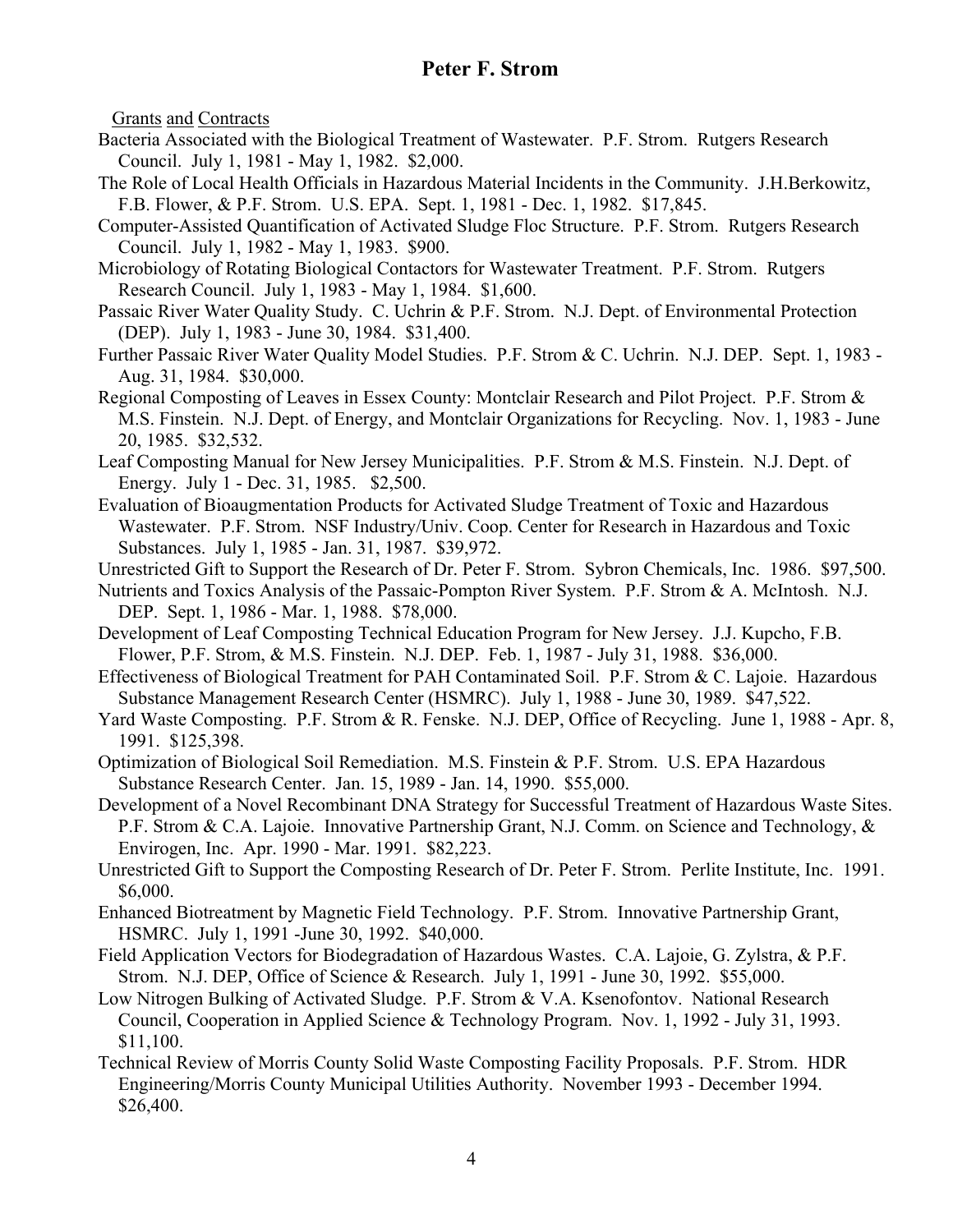- Evaluation of the Activated Sludge Treatability and Toxicity of Fresh and Used Monoethanol Amine (MEA). R.M. Cowan & P.F. Strom. HSMRC. July 1, 1995 - June 30, 1996. \$52,000.
- NJ NASA Specialized Center of Research and Training for Bioregenerative Life Support, Waste Processing Team. Project 1: Biotreatment of Volatile Air Contaminants. R.M. Cowan, T. G. Hartman, & P.F. Strom. NASA. January 1, 1996 - Dec. 31, 2001. \$932,000.
- Waste Minimization/Pollution Prevention in the Mid-Atlantic Food System. U. Krogmann & P.F. Strom. Mid-Atlantic Consortium & W.K. Kellogg Foundation Planning Grant. March 1, 1997 - January 1, 1998. \$8494.
- Presence and Significance of Nitrifying Bacteria in Water Distribution System Biofilms. P. Prommasith & P.F. Strom. NJ Water Resources Research Institute Grants-in-Aid for Graduate Student Research. April 1, 1997 - March 31, 1999. \$6000.
- Characterization of Materials "Mined" from the Burlington County Landfill. U. Krogmann & P.F. Strom. NJ DEP. January 1, 2000 - December 31, 2000. \$100,898.
- Simultaneous Nitrification/Denitrification and Biological Phosphorus Removal in Orbal™ Oxidation Ditch. H. Littleton, R.M. Cowan, & P.F. Strom. U.S. Filter/Envirex. January 19, 1999 - January 18, 2002. \$90,000.
- Characterizing Mechanisms of Simultaneous Biological Nutrient Removal during Wastewater Treatment. P.F. Strom, H. Littleton, R.M. Cowan, & G.T. Daigger. Water Environment Research Foundation. January 1, 2001 - December 31, 2002. \$200,000.
- Treating Ammonia in Biofiltration Systems. J.A. Hogan & P.F. Strom. NJ-EcoComplex Life Support Center/NASA. August 1, 2002 - July 31, 2003. \$135,617.
- Using Compost for Resource Recovery in Closed System Agriculture and Habitation. J.A. Hogan & P.F. Strom. NJ-EcoComplex Life Support Center/NASA. August 1, 2002 - July 31, 2003. \$17,753.
- Biofiltration for Trace Contaminant Control in Advanced Life Support Systems . P.F. Strom. NJ-EcoComplex Life Support Center/NASA. November 1, 2004 – May 1, 2005. \$11,969.
- EcoComplex TMDL Review Panel. L. Axe, K. Jahan, W. Goldfarb, R.I. Hires, J.R. Reinfelder, P.F. Strom, C.G. Uchrin, & D. Vaccari. NJ DEP. August 1, 2000 - July 30, 2007. \$1,800,000.
- Development, Implementation, and Evaluation of a Water Quality Trading Program for the Non-Tidal Passaic River Watershed. C.C. Obropta, PI, with Project Partners C. Uchrin, P.F. Strom, W. Goldfarb, G. Poe, R. Boisvert, J. Potent, Passaic River Basin Alliance, New Jersey Department of Environmental Protection, New Jersey Association of Environmental Authorities, & New Jersey League of Municipalities. January 1, 2005 – August 31, 2007. USEPA. \$899,990.
- Expanding Markets for and Preventing Stormwater Pollution from Mixed Glass Cullet in New Jersey. U. Krogmann & P.F. Strom. Rutgers EcoComplex, Monmouth County Department of Solid Waste, Recycle America, Blue Mountain Recycling, and Silica Solutions. July 1, 2005 – June 30, 2006. \$65,160.
- Female Hormones in Surface Water of Central/Northern New Jersey: Impacts of Combined Sewer Overflows versus Treated Wastewater Discharge. W. Huang (PI) and P.F. Strom (Co-PI). Water Resources Research Institute. July 2006 – June 2007. \$30,000.
- Expanding Markets for and Preventing Stormwater Pollution from Mixed Glass Cullet in New Jersey, Part 2. U. Krogmann & P.F. Strom. Rutgers EcoComplex and several companies. March 2007 - February 2008. \$47,006.
- Self-Sufficient Urban Buildings. U. Krogmann (PI), C.A. Andrews (Co-PI), J. Amara, R. Burchell, P. Brunner, W. Huang, G. Kiss, G. Mainelis, D. Mendonça, M. Raman, P.F. Strom, & R. Wener. National Science Foundation. September 1, 2007 - August 31, 2012. \$1,813,112.
- Optimizing Treatment Processes that Kill *Phragmites australis* Biomass and Pathogens in Reed Bed Sludge Residues. B. Ravit (PI) and P.F. Strom. Western Monmouth Utilities Authority. January 23, 2008 - February 28, 2009. \$66,825.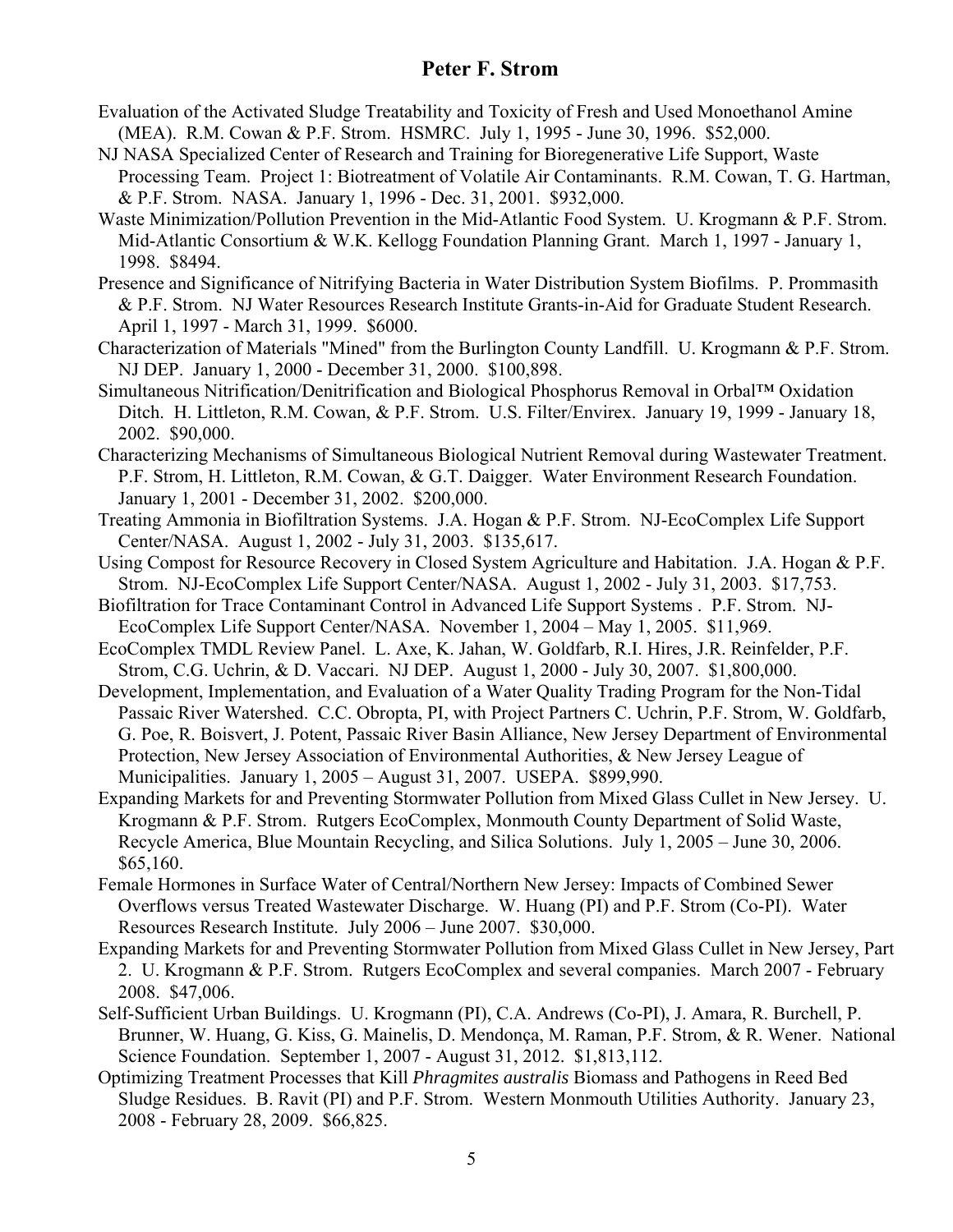- Fate and Behavior of Alkylphenol Ethoxylates in Land-Applied Alkaline-Stabilized Biosolids. A. Adewunmi, D. Gimenez (PI), and P.F. Strom. NJ Agricultural Experiment Station. January 25, 2008- June 30, 2009. \$25,000.
- An Investigation of Quantity and Quality of Runoff from Stockpiles of Recycled Materials. U. Krogmann (PI), P.F. Strom, D. Gimenez, and R. Miskewitz. NJ DEP. September 1, 2009 – August 31, 2013. \$581,483.

Visible Emissions and other Air Pollution Training for County Environmental Health Agents. P.F. Strom (PI), S. Szulecki, and R. Lauck. NJ DEP. July 1, 2015 – June 30, 2016. \$39,000.

Community Noise Training to County Environmental Health Agents. P.F. Strom (PI), E. Zwerling, and R. Lauck. NJ DEP. July 1, 2015 – June 30, 2016. \$37,000.

- Visible Emissions and other Air Pollution Training for County Environmental Health Agents. P.F. Strom (PI), S. Szulecki, and R. Lauck. NJ DEP. July 1, 2016 – June 30, 2017. \$40,225.
- Community Noise Training to County Environmental Health Agents. P.F. Strom (PI), E. Zwerling, and R. Lauck. NJ DEP. July 1, 2016 – June 30, 2017. \$41,211.
- Treatment of Wood Mulch Runoff/Leachate. P.F. Strom (PI), R. Miskewitz, U. Krogmann (PI), and D. Gimenez. NJDEP. September 1 2016 – August 31, 2018. \$299, 097.
- Outside Advisory Groups, Boards, Committees, and Expert Testimony
- Member, NJ Department of Environmental Protection Science Advisory Board, Water Quality & Quantity Standing Committee (2016- )
- Member, NJ Site Remediation Professional Licensing Board (2015- )
	- Chair, Public Outreach Committee (2017- )
- Member and Chair, NJ Water Environment Assoc. Scholarship Awards Committee (1990- )
- Member, NJ Water Environment Assoc. Student Program Committee (1990- ) Chair, (1990-2016)
- Member, NJ Water Environment Assoc. Program Committee (1990- )
- Member, Water Environment Research Foundation, Project Subcommittees (4, 2002-2016)
- Member, NJ Dept. of Environmental Protection (DEP) TMDL Review Panel (2000-2013)
- Member, Delaware River Basin Commission Workgroup for BOD-ultimate (2012-2017)
- Member, Utility Capacity Technical Advisory Committee, NJ Highlands Council (2005-2006)
- Member, NJ DEP Bureau of Nonpoint Pollution Control, Advisory Committee for Class B Recycling Facilities (2005-2007)
- Member, Advisory Board, Composting Frontiers (1992-1994)
- Member, Technical Standards and Research Committee, NJ Dept. of Environmental Protection & Energy, Division of Science & Research (1991-1994)
- Member, Waste Management Advisory Group, NJ DEP, Div. of Waste Management (1983-1986)
- Member, Water Pollution Control Federation Technical Practice Committee, Fixed Film Process Operation and Maintenance Task Force (1985-1986)
- Member & Liaison, Biological Treatment of Hazardous Waste Panel, University Advisory Group to NJ Dept. of Environmental Protection (1984-1985)
- Member & Lecturer, Education Committee of the North Jersey Section, NJ Water Pollution Control Association (1981-1983)
- Member, Highland Park, NJ, Board of Education (1991-1994)

Member & Acting Chair (1983-1984), Highland Park, NJ, Environmental Commission (1981-1989)

Member, Highland Park, NJ, Planning Board (1984-1985)

- Member, Highland Park, NJ, Recreation Advisory Committee (1996-2006)
- Coach/Assistant Coach, Highland Park, NJ, Youth Recreation Programs in Soccer, Baseball, and Basketball (1986-1998)
- Treasurer, Pine Grove Cooperative Nursery School (1982-1983)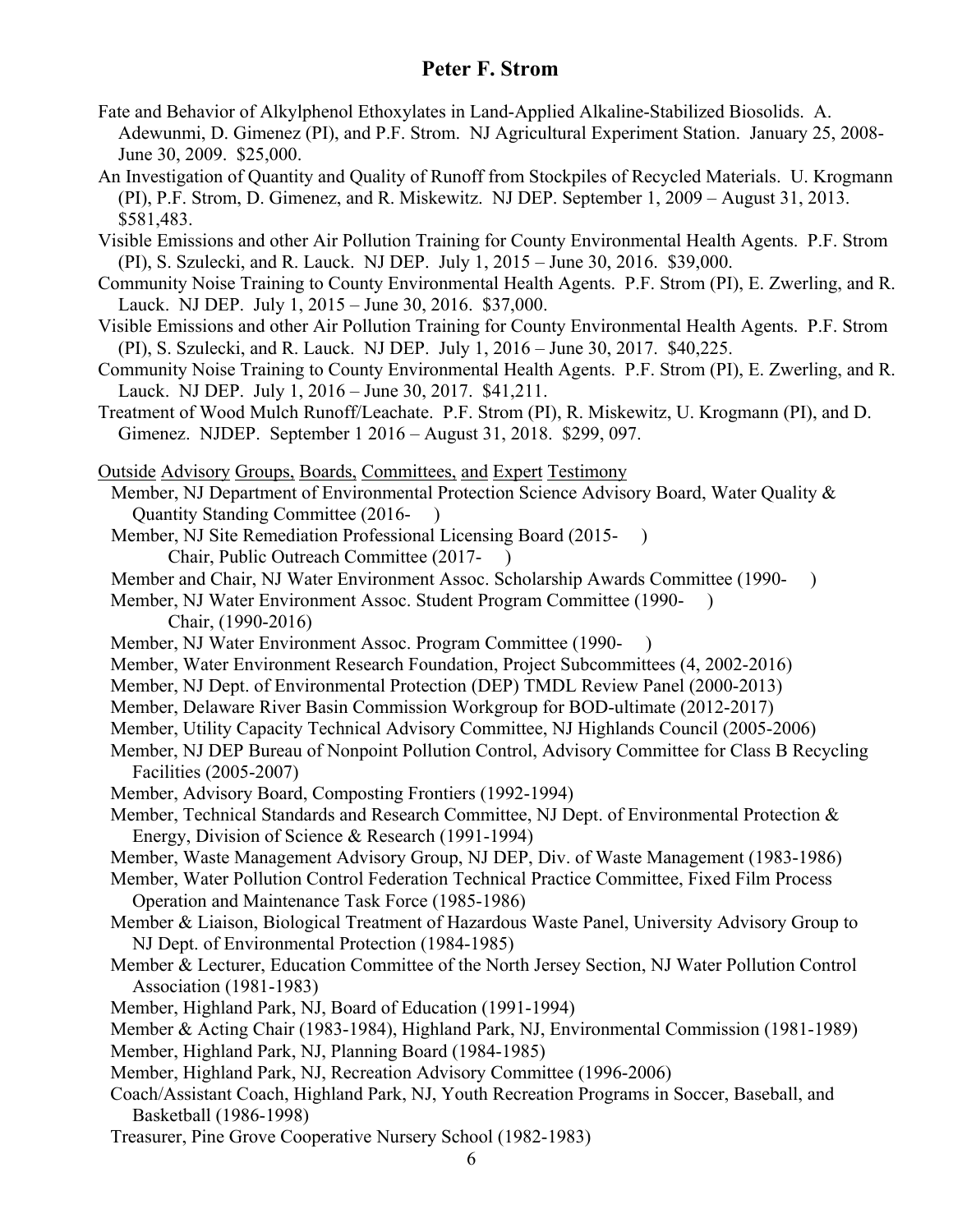- Expert Witness, Ocean Discharge of Primary Effluent by the City of Asbury Park, NJ (Monmouth County Grand Jury, 1985)
- Expert Witness, Recycling of Hazardous Materials, Old Bridge Chemicals, Inc. vs. NJ Dept. of Environmental Protection (Administrative Law Hearing, 1985)
- Expert Witness, Odor Violations, NJ DEP vs. Kilmer Composting Site, (Administrative Law Hearing, 1987)
- Expert Witness, Violation of the Clean Water Act, CORCO *et al.* vs. Pfizer Pigments, Inc. and Easton Area Joint SA (Civil Suit, U.S. District Court, Eastern PA, 1987-1991)
- Expert Witness, Industrial Septic System Failure, Sea Breeze Fruits and Flavors, Inc. vs Princeton Aqua Science (Civil Suit, 1987-1988)
- Expert Witness, Hazardous Waste Identification and Storage, State of New Jersey vs William E. Covey (Criminal Case, 1987-1989)
- Expert Witness, Odor Violations NJ DEP vs. Middlebush Composting, Inc. (Administrative Law Hearing, 1991)
- Expert Witness, Sludge Hauling Overcharges, Lower Township MUA vs. MacKay Disposal Company *et al*. (Civil Suit, Cape May County Court, 1991-1992)
- Expert Witness, Leaf and Wood Mulching Operations at Cornell Dairy, Halper vs. Halper (Civil Suit, Middlesex County Superior Court, 1998)
- Invited Seminars International and Out of State
	- Understanding Microbiology to Improve Wastewater Treatment. Environmental Science & Engineering College, South China University of Technology, Guangzhou, P.R. China, 2011.
	- Understanding Microbiology to Improve Wastewater Treatment. College of Environmental Science & Engineering, Zhongkai University of Agriculture & Engineering, Guangzhou, P.R. China, 2011.
	- Microbiology in Biological Waste Treatment Systems. School of Environmental Science & Engineering, Tongji University, Shanghai, P.R. China, 2007.
	- Microbiology in Biological Waste Treatment Systems, Parts 1 & 2. Environmental Science & Engineering College, South China University of Technology, Guangzhou, P.R. China, 2007.
	- Introduction to Water Pollution Control. Environmental Science & Engineering College, South China University of Technology, Guangzhou, P.R. China, 2007.
	- Microbiology in Biological Waste Treatment Systems. School of Environmental & Municipal Engineering, Xi'an University of Architecture & Technology, Xi'an, P.R. China, 2007.
	- Introduction to Water Pollution Control. School of Geography & Environmental Sciences, Capital Normal University, Beijing, P.R. China, 2007.
	- Wastewater Treatment Overview. School of Geography & Environmental Sciences, Capital Normal University, Beijing, P.R. China, 2007.
	- Microbiology in Biological Waste Treatment Systems, Parts 1 & 2. School of Geography & Environmental Sciences, Capital Normal University, Beijing, P.R. China, 2007.
	- Composting Yard Waste: It Isn't All Rubbish. 2007 Copeland Lecture, Delaware Center for Horticulture, Wilmington, DE, 2007.
	- Biological Treatment of Wastes and Bioremediation. York College, CUNY, 1994
	- Microbiology of Composting. Michigan State University, 1991.
	- Plastics, Degradability, and the Environment. Michigan State University, 1990.
	- Biodegradable Plastics. University of Notre Dame, 1989.
	- Municipal Leaf Composting Practices, Benefits and Costs. Elkhart, IN, 1989.
	- Troubleshooting Activated Sludge Process Problems. Taipei and Taichung, Taiwan, Republic of China, 1987.
	- Microbial Ecology of Activated Sludge Process Problems. Harvard Univ., 1985.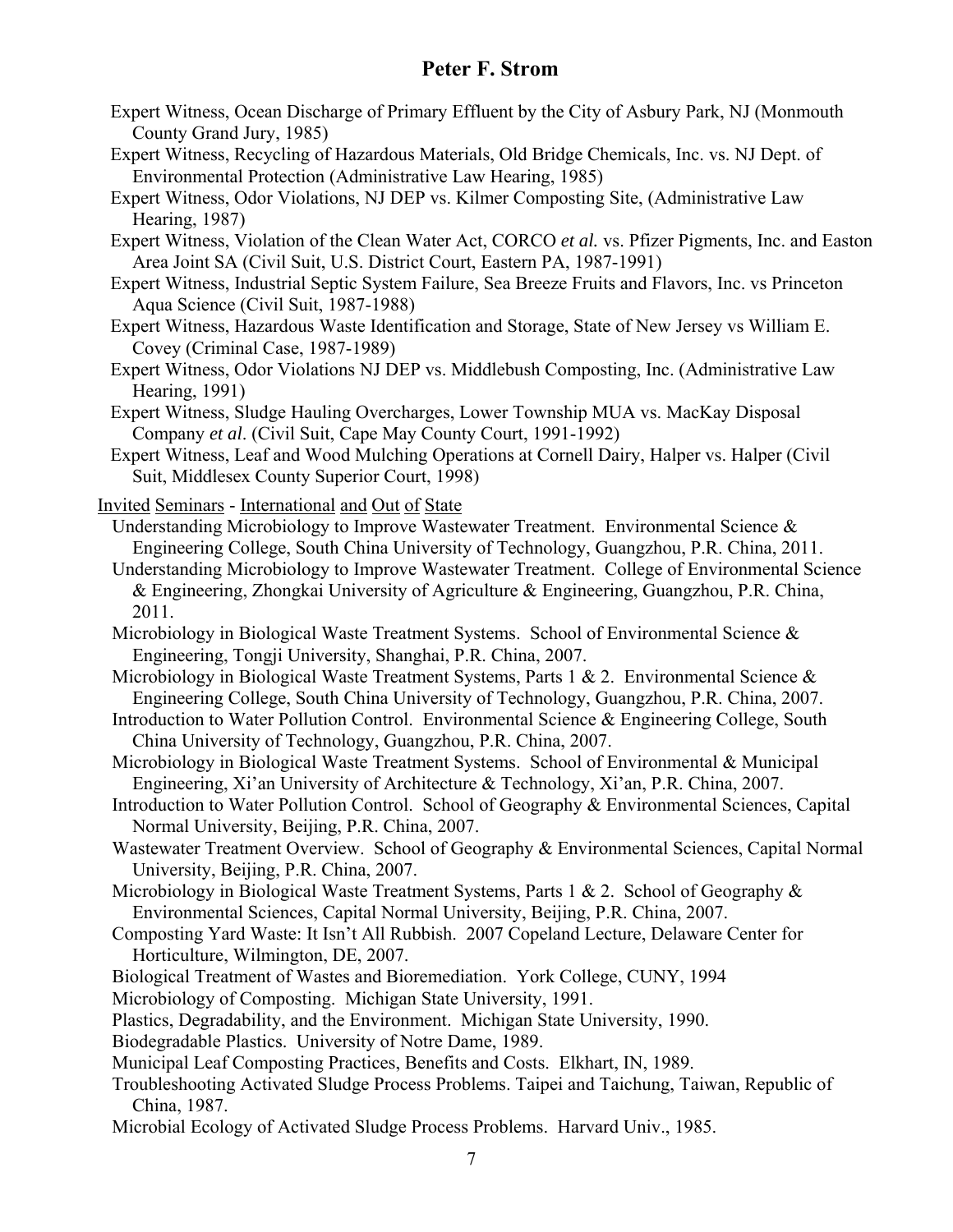- Activated Sludge Bulking A U.S. Viewpoint. The Institute of Water Pollution Control, Northeast Branch. University of Leeds, England, 1985.
- Identification and Significance of Filamentous Organisms in Activated Sludge. National Agricultural University, Ås, Norway, 1985.
- Microbial Ecology of Activated Sludge Settling Problems. National Agricultural University, Ås, Norway, 1985.
- Optimizing/Troubleshooting Process Control of Activated Sludge Systems. New England Regional Wastewater Institute, Portland, ME, 1985.
- Activated Sludge Settling Problems. Canada Centre for Inland Waters, Wastewater Technology Centre, Burlington, Ontario, Canada, 1983.
- Identification of Filamentous Microorganisms in Activated Sludge. New York State Dept. of Environmental Conservation, Albany, NY, 1983.

Microbial Ecology of Activated Sludge Settling Problems. Manhattan College, NY, 1982.

- Microbiology of Activated Sludge Setting Problems. Shell Development Co., Houston, TX, 1981.
- Selected Other Projects and Consulting

Troubleshooting and Process Control of Activated Sludge Treatment Plants (1978 - )

- Training Courses in Wastewater Treatment Plant Operations, Bioremediation, Environmental Health, Hazardous Waste Management, Industrial Waste Treatment, & Waste Composting (NJ, CA, FL, MA, ME, MI, MN, NY, PA, VA, 1980 - )
- Troubleshooting and Odor Control at Yard Waste Composting Facilities (1975 )
- Evaluation of Oily Sludge Landfarming Operations for a Refinery (1993-1995)
- Yard Waste Study for Atlantic County, NJ (with CDM, 1988)
- Troubleshooting Industrial Wastewater Treatment Plants, Republic of China (1986-87)
- Evaluation of a Proposed Regional Leaf Composting Facility in Franklin Township, NJ (with Louis Berger & Associates, 1987)
- Development of a Municipal Ordinance on Sludge Composting for Parsippany-Troy Hills, NJ, (with Dresdner Associates, Inc., 1985-86)
- Joyce Kilmer Regional Leaf Composting Facility (Middlesex County, 1983-1992)
- Biodegradability of Plastic Materials (1982-1993)
- Premarketing Tests of Two Potential New Sanitary Products for Biodegradability and Effect on Waste Treatment Systems (Personal Products, 1981)
- Evaluation of the Nova Fertilia Composting Process for Use in Cairo, Egypt (Environmental Quality International, Inc., 1981)
- Activated Sludge Floc Sizing and Counting (Brown & Caldwell, 1978)
- Odor & Process Control, Municipal Leaf Composting Facility (Westfield, NJ, 1975-77)
- Nitrification Potential in the Kanawha River, West Virginia (Dupont, 1975-76)
- Nitrification in a Home Wastewater Treatment System with Complete Recycle (Thetford Corporation, 1975)
- Microbial Aerosols and Odors Associated with Spray Application of Digested Sewage Sludge for On-land Disposal (Ocean County, NJ, 1973-77)
- Chemical and Physical Analyses for a Physical-Chemical Sewage Treatment Plant for a Housing Development (Freehold, NJ, 1973)
- Indicator Organisms in the Effluent from a Chemical Industry (Tenneco, 1973)

## **Other University Activities**

Student Advising

Undergraduate Adviser (since 1980, 5-50 students each year)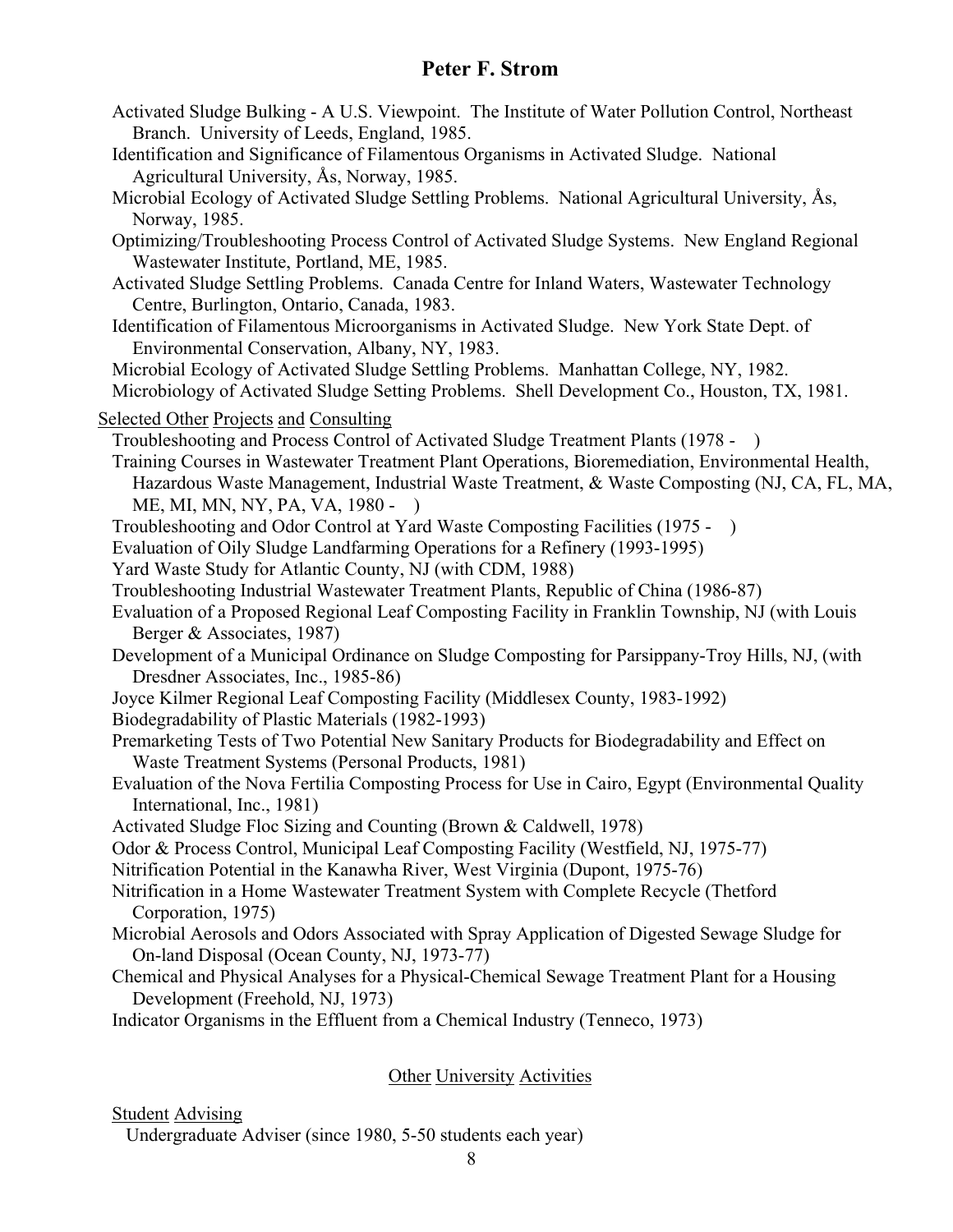M.S. Committees - 348 (Chair of 162) Ph.D. Committees – 187 students (Chair of 18 completed degrees) Cooperative Education: Undergraduates - 122 students (160 co-ops) Graduates - 8 students (13 co-ops) Undergraduate Internships/Independent Studies (I/ISs) - 96 students (106 I/ISs) George H. Cook Honors Program: Adviser - 7 students Reader - 9 students Honors Tutorial – 5 students (6 tutorials) Department Undergraduate Program Director (2008-2012) Curriculum Committee (1996- ) Junior and Non-Tenure Track Faculty Mentoring Committees (1994- ; number varies:2016 = 4) Faculty Awards Committee (2015-2017) Space Committee (1995-1997, 1998-2008) Faculty Peer Evaluation Committee (Chair, 1997-99, 2001, 2002, 2004, 2006-08, 2015-17) Search Committee, new Biological Unit Processes Engineering faculty (2001-2002) External Review Response Committee (2001-02) Search Committee, new Soil Chemist faculty (1997) Search Committee, new Environmental Biochemistry faculty (1996-1997) Search Committee, 2 new Environmental Chemistry faculty (Chair, 1995-96) Search Committee, new Environmental Science faculty (Chair, 1995) Search Committee, new Department Chair (1994) Departmental Recycling/Environmental Awareness Liaison (1994-99) Search Committee, new faculty, Bioenvironmental Engineer (1993-94) Master Plan Committee (Chair, 1988-89; member, 1991) Library Committee (Chair, 1980-83; member, 1991-1996) Unit Safety Committee (Chair, 1980-85; member, 1985-89) Bylaws Committee (Chair, 1981-82, 1991; member, 1994) Faculty Supplemental Salary Award Committee (1986-1989, 1993) New Facilities Planning Committee (Chair, 1986) Search Committee, new faculty, Environmental Engineer (1980-81) New Research Wing Coordination Committee (Chair, 1981-82) Open House Committee (1982) Ag-Field Day Committee (Chair, 1981-89) Graduate Program Graduate Program Director (1998-2002, 2003-2004) Coordinator, Pollution Prevention and Remediation Option (1993- ) Curriculum Committee (2007- ) Strategic Planning Committee (1993) Academic Standards Committee (Chair, 1993-96; member, 1990-98) Admissions Committee (Chair, 1983-89; member, 1980-89, 1990-2002) Curriculum Review Committee (1981-82, 1990-98) Core Curriculum Committee (1983-84) Bylaws Committee (1981-82, 1994) Program Flyer Committee (Chair, 1985-86)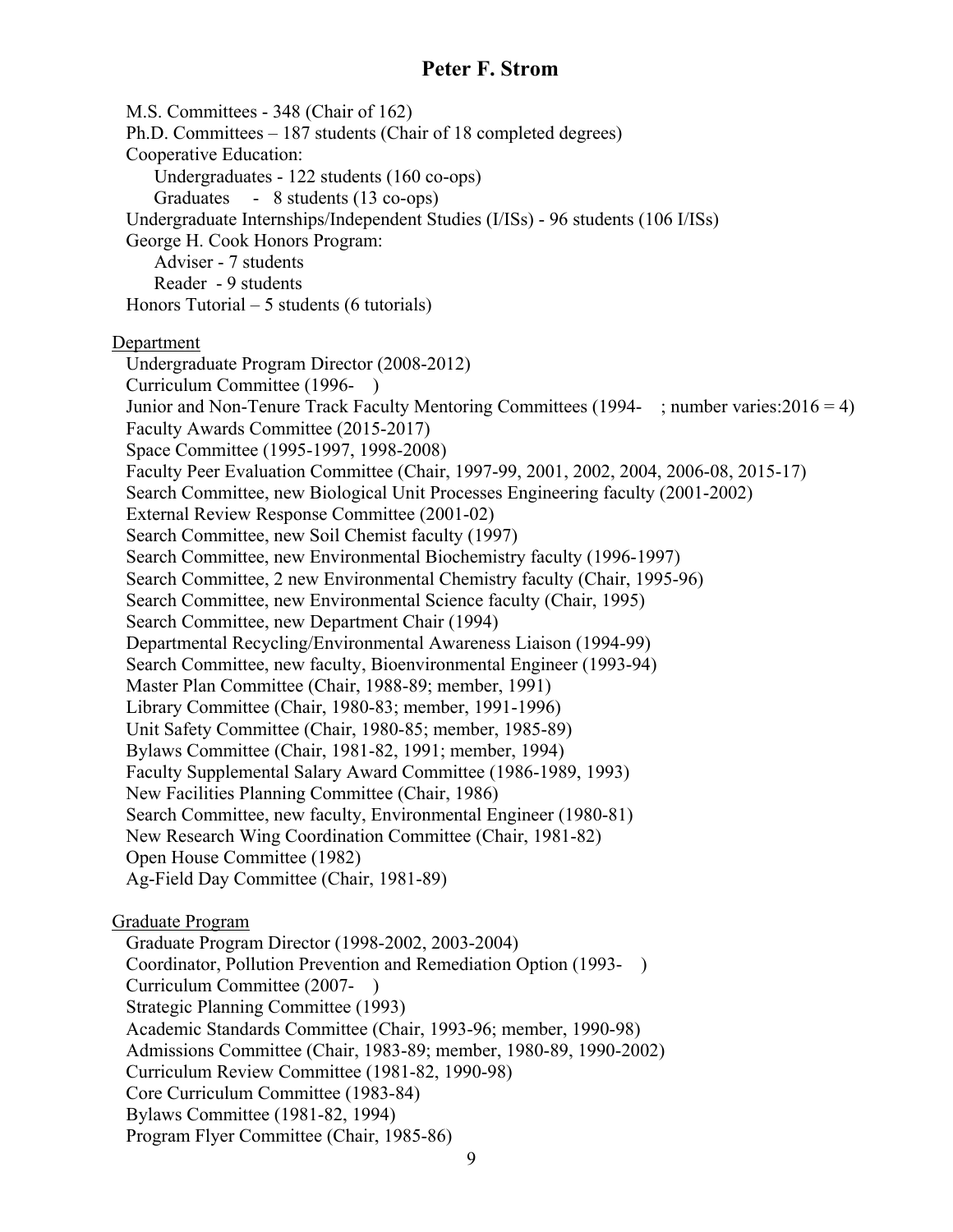Cook College/SEBS and N.J. Agricultural Experiment Station (NJAES) Scholastic Standing and Admissions Committee (1986-89, 2011-2014, 2016- ; Chair, 1988-89) Curriculum and Educational Policy Committee (2004-2012; Chair, 2006-2008) Financial Aid Committee (1996-2000, 2009- ; Chair, 1999-2000, 2012-2014) SEBS Ad Hoc Core Curriculum Committee, Chair (2011-2012) Student to Professional Intern Network Faculty Oversight Committee (2009-2012) Appointments and Promotions Committee (2005-2008; Chair, 2007-2008) Search Committee, new Environmental Law Professor (2009-2011) George H. Cook Honors Program, Session Chair (2008-2009, 2015) Cook College Student Life and Services Committee (2000-2004, 2005-2006; Chair, 2004) Cook College Standing Committee on Sludge Policy (2004-2005) Cook College Differential Tuition & Special Projects Advisory Committee (2000-2005) College Ad Hoc Committee on Teaching Assistants (Chair, 2001) College Ad Hoc Committee on Undergraduate Environmental Engineering (1998-99) Cook College/NJAES Research Awards Committee (1997) State Operator Training Center Advisory Committee (1996-2004) Search Committee, new Director, EcoPolicy Center (1996) Nominations Committee (1995-97; Chair, 1996-1997) Reading Committee for Promotion of Agricultural and Resource Management Agent (Extension) Jonathan Forsell to Associate Professor (1995) NJAES Intellectual Properties Management Committee (1993) Strategic Planning Committee - Natural Resources and the Environment (1993) Library Committee (1993-95; Chair, 1995) Professional and Continuing Education Committee (1991-2001) Recycling/Solid Waste Advisory Committee (1991-2001) General Honors Committee (1990-94) NJAES Sludge Task Force (1990-95) Reading Committee for Reappointment/Promotion of Agricultural and Resource Management Agent (Extension) as Assistant Professor (1992) Search Committee, new faculty in Bioenvironmental Engineering (1993) Search Committee, Extension Specialist in Environmental Science (1988-89, 1992-95) Search Committee, Professor in Environmental Molecular Biology and Associate Director, NJAES Environmental Thrust Area (1991) Rules of Procedure Committee (1990-92) Cook College Computer Committee (Dept. Representative, 1984-87) George H. Cook Honors Committee (Adjunct member, 1984-86) Cook College Council (Faculty Representative, 1983-84) Rutgers University University Senate: Senator (1984-87, 1999-2002) Research Committee (1984-87) Equal Opportunity Committee (1999-2002) University Health/Safety Council Member, Industrial Hygiene and Toxicology Committee (1986-89) Member, Radiation Safety Committee (1995-2000) Member, Laboratory Safety and Design Committee (2000-)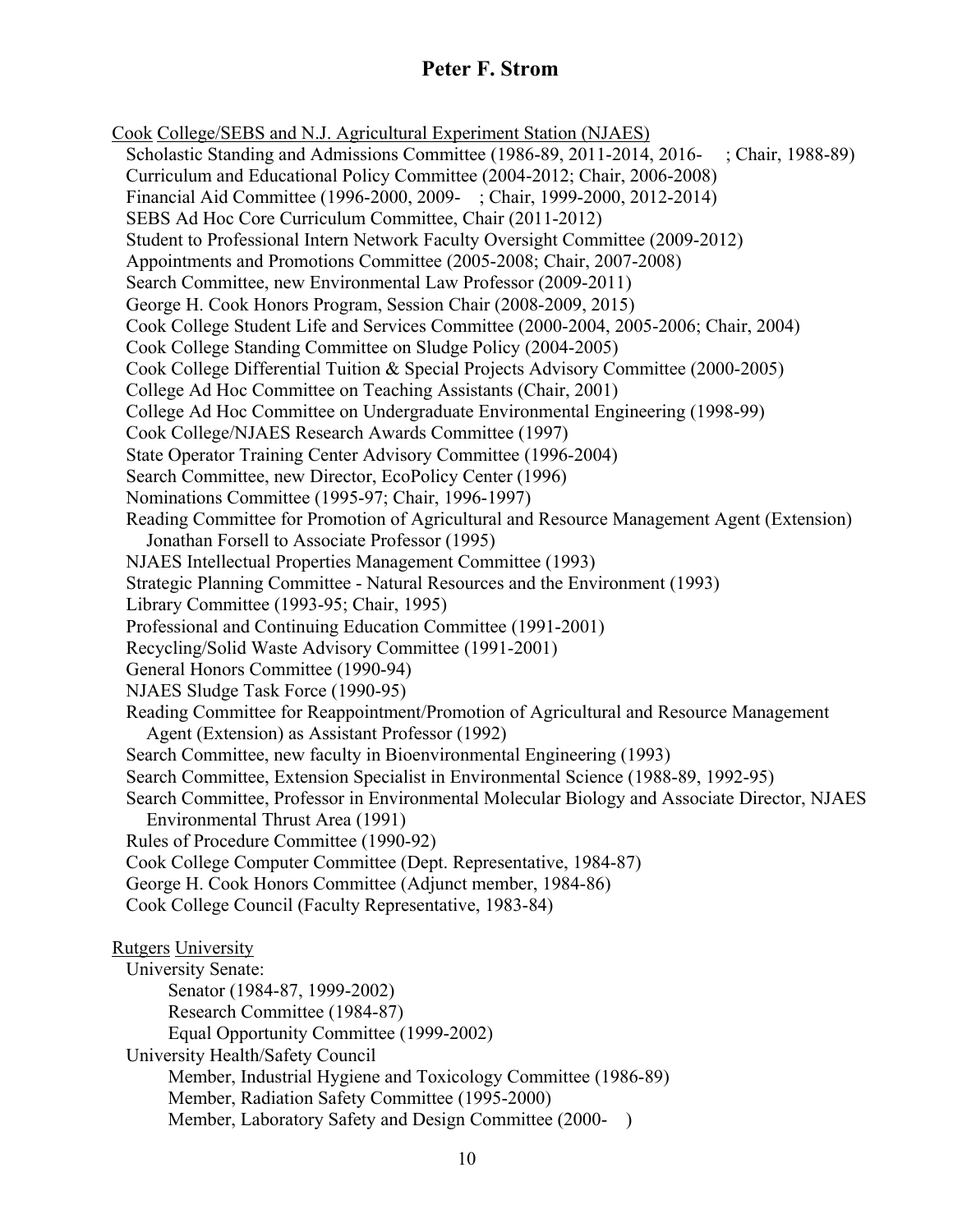AAUP-AFT Litigation/Grievance Committee (2005- ) University Judicial Hearing Board (1997- ) Workshop/Panel Discussion, Evaluation Procedures at Rutgers University, invited speaker to discuss Appointments & Promotion Committee Review (2007) Foran Hall Library Program Review Committee (1994) University Speakers Bureau (1995-2005) New Brunswick Faculty Council Library Committee (1995-97) Rutgers Institutional Steering Committee, Kellogg Mid-Atlantic Consortium (1996-2001

Personal

 Born August 1949 Married August 1970 Two children Two grandchildren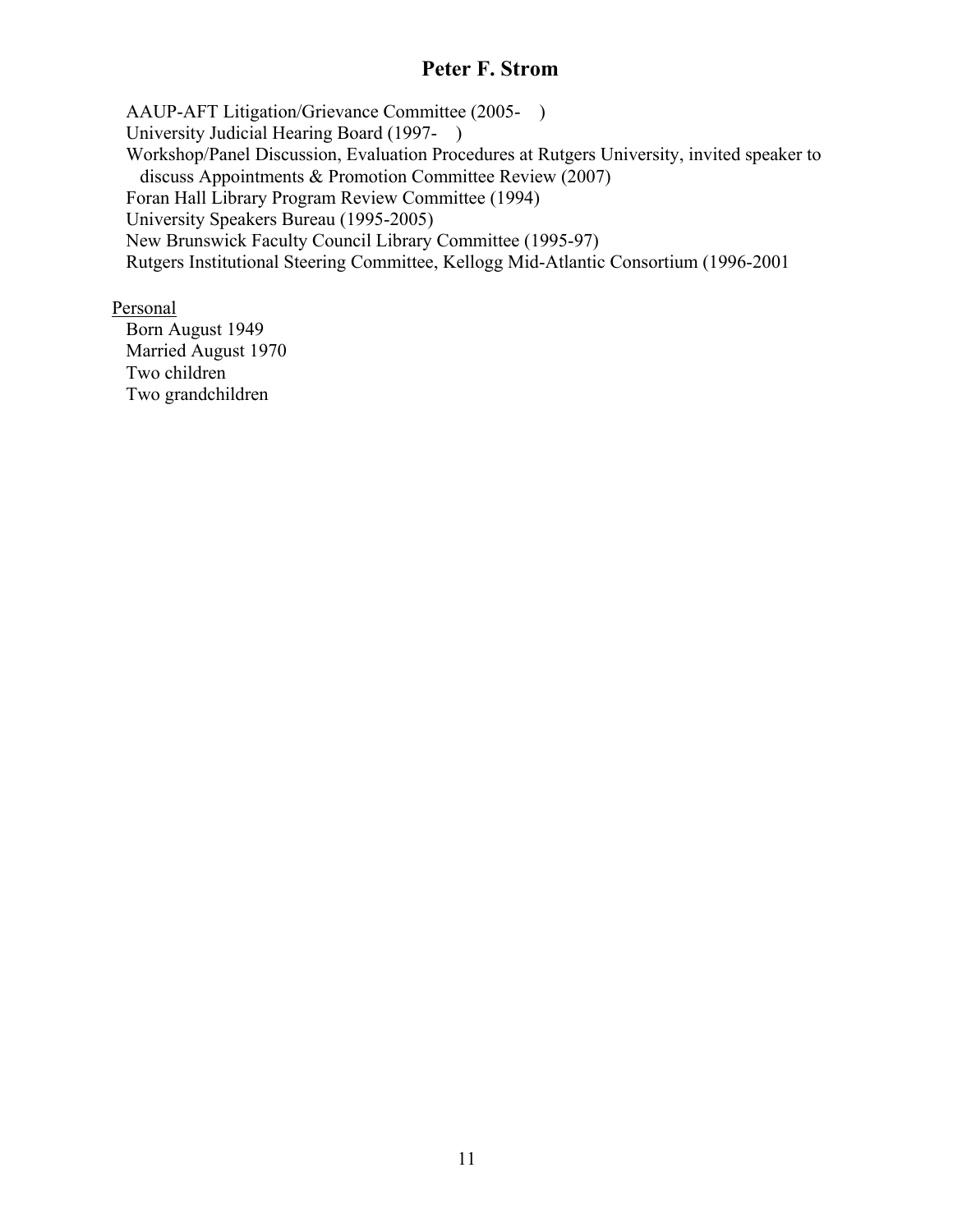### **PUBLICATIONS Book**

Vaccari, D.A., P.F. Strom, & J.E. Alleman. 2006. Environmental Biology for Engineers and Scientists. John Wiley & Sons, Inc., New York. 931 pp.

#### **Peer-Reviewed Journals**

- Matulewich, V.A., P.F. Strom, & M.S. Finstein. 1975. Length of Incubation for Enumerating Nitrifying Bacteria Present In Various Environments. Appl. Microbiol. 29:265-8.
- Strom, P.F., V.A. Matulewich, & M.S. Finstein. 1976. Concentrations of Nitrifying Bacteria in Sewage, Effluents, and a Receiving Stream and Resistance of These Organisms to Chlorination. Appl. Environ. Microbiol. 31:731-7.
- Strom, P.F. & M.S. Finstein. 1977. Nitrification in a Chlorinated Activated Sludge Culture. J. Water Pollution Control Fed. 49:584-92.
- Cirello, J., R.A. Rapaport, P.F. Strom, V.A. Matulewich, M.L. Morris, S. Goetz, & M.S. Finstein. 1979. The Question of Nitrification in the Passaic River, New Jersey: Analysis of Historical Data, and Experimental Investigation. Water Res. 13:525-37.
- Finstein, M.S., M.L. Morris, J. Cirello, D.J. Suler, & P.F. Strom. 1980. Microbial Ecosystems Responsible for Anaerobic Digestion and Composting: Implications for Decision-Makers. J. Water Pollution Control Fed. 52:2675-85.
- Koopman, B., A.O. Lau, P.F. Strom, & D. Jenkins. 1980. Simple Device for Level Control with Subsurface Drawoff in Chemostats. Biotech. Bioeng. 22:2433-5.
- Strom, P.F., M.L. Morris, & M.S. Finstein. 1980. Leaf Composting through Appropriate, Low-Level Technology. Compost Sci. 21(6):44-8.
- Finstein, M.S., F.C. Miller, P.F. Strom, S.T. MacGregor, & K.M. Psarianos. 1983. Composting Ecosystem Management for Waste Treatment. Bio/Technol. 1:347-53.
- Lau, A.O., P.F. Strom, & D. Jenkins. 1984. Growth Kinetics of *Sphaerotilus natans* and a Flocformer in Pure and Dual Continuous Culture. J. Water Pollution Control Fed. 56:41-51.
- Lau, A.O., P.F. Strom, & D. Jenkins. 1984. The Competitive Growth of Flocforming and Filamentous Bacteria: A Model for Activated Sludge Bulking. J. Water Pollution Control Fed. 56:52-61.
- Strom, P.F. & D. Jenkins. 1984. Identification and Significance of Filamentous Microorganisms in Activated Sludge. J. Water Pollution Control Fed. 56:449-59.
- Strom, P.F. 1985. Effect of Temperature on Species Diversity among Thermophiles in Solid Waste Composting. Appl. Environ. Microbiol. 50:899-905.
- Strom, P.F. 1985. Identification of the Thermophilic Bacteria in Solid Waste Composting. Appl. Environ. Microbiol. 50:906-913.
- Finstein, M.S., F.C. Miller, & P.F. Strom. 1986. Monitoring and Evaluating Composting Process Performance. J. Water Pollution Control Fed. 58:272-278.
- Strom, P.F., F.B. Flower, M.H.P. Liu, & M.S. Finstein. 1986. Municipal Leaf Composting: Recommended Methods. BioCycle 27(9):48-52.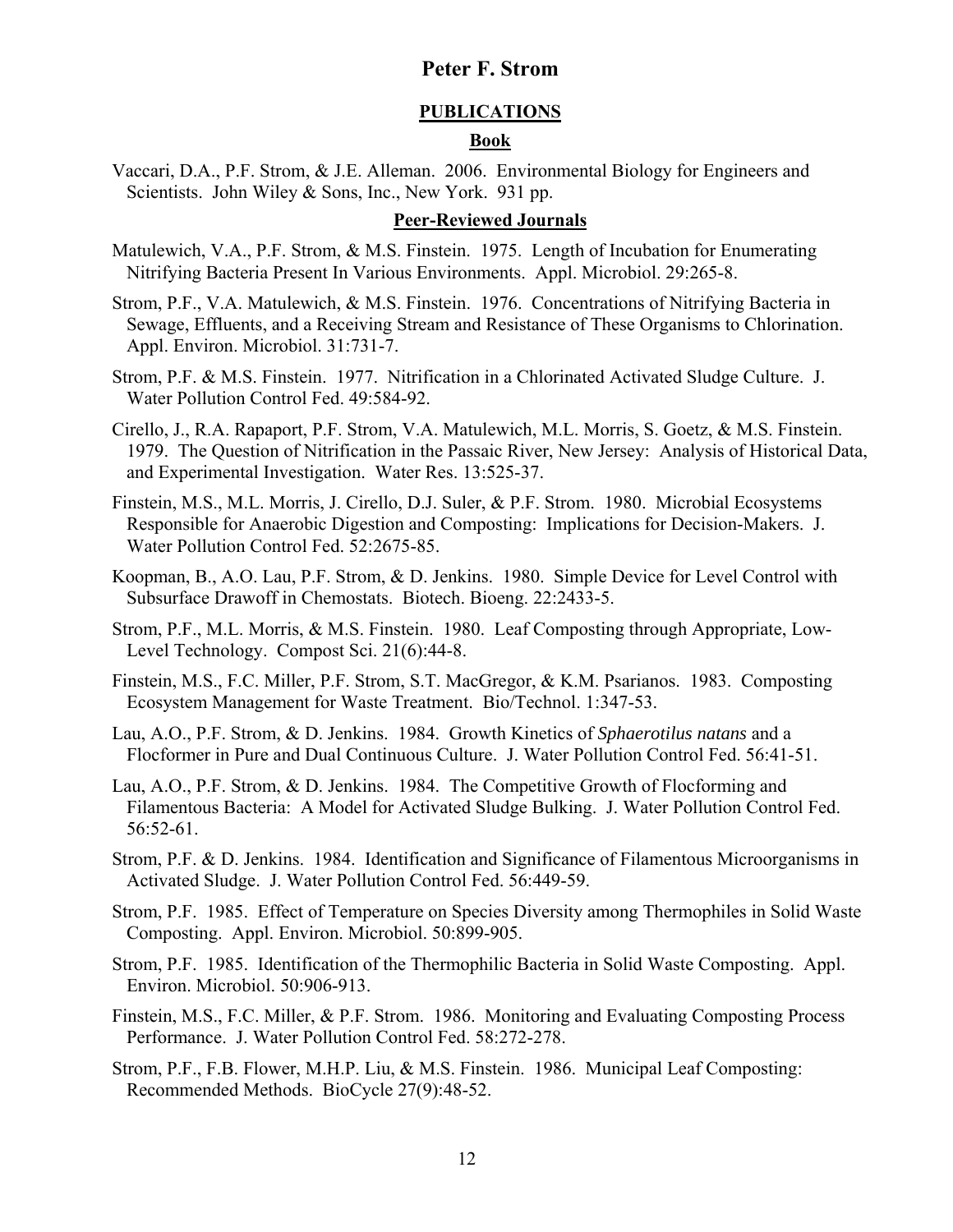- Finstein, M.S., F.C. Miller, J.A. Hogan, and P.F. Strom. 1987. Analysis of EPA Guidance on Composting Sludge: Part I - Biological Heat Generation and Temperature. BioCycle 28(1):20-26.
- Finstein, M.S., F.C. Miller, J.A. Hogan, and P.F. Strom. 1987. Analysis of EPA Guidance on Composting Sludge: Part II - Biological Process Control. BioCycle 28(2):42-47.
- Finstein, M.S., F.C. Miller, J.A. Hogan, and P.F. Strom. 1987. Analysis of EPA Guidance on Composting Sludge: Part III - Oxygen, Moisture, Odor, Pathogens. BioCycle 28(3):38-44.
- Finstein, M.S., F.C. Miller, J.A. Hogan, and P.F. Strom. 1987. Analysis of EPA Guidance on Composting Sludge: Part IV - Decomposition Rate and Facility Design and Operation. BioCycle 28(4):56-61.
- Hao, O.J., P.F. Strom & Y.C. Wu. 1988. The Role of *Nocardia*-like Filaments in Activated Sludge Foaming. Water SA 14:105-110.
- Chung, J.C. & P.F. Strom. 1991. Microbiological Study of Ten New Jersey Rotating Biological Contactor Wastewater Treatment Plants. Research J. Water Pollution Control Fed. 63:35-43.
- Hu, P. and P.F. Strom. 1991. Fungal Bulking of Activated Sludge at Low pH. Research J. Water Pollution Control Fed. 63:276-277.
- Rosensteel, B.A. & P.F. Strom. 1991. River Phosphorus Dynamics and Reservoir Eutrophication Potential. Water Resources Bull. 27:957-965.
- Lajoie, C.A., S.-Y. Chen, K.-C. Oh, & P.F. Strom. 1992. Development and Use of Field Application Vectors to Express Non-Adaptive Foreign Genes in Competitive Environments. Appl. Environ. Microbiol. 58: 655-663.
- Singh, M., M.P. Lodaya, F.S. Lakhwala, P.F. Strom, & S.S. Sofer. 1993. Bacterial Characterization of Calcium Alginate Gel Immobilized Activated Sludges Biodegrading 2-Chlorophenol or Benzene. J. Environ. Sci. Health A28:1331-1339.
- Lajoie, C.A., G.J. Zylstra, M. DeFlaun, & P.F. Strom. 1993. Development of Field Application Vectors for Bioremediation of Soils Contaminated with Polychlorinated Biphenyls. Appl. Environm. Microbiol. 59:1735-1741.
- Laor, Y., W.J. Farmer, & P.F. Strom. 1996. The Effect of Sorption on Phenanthrene Bioavailability. J. Biotechnol. 51:227-234.
- Chung, J.-C. & P.F. Strom. 1997. Filamentous Bacteria and Protozoa Found in the Rotating Biological Contactor. J. Environ. Sci. Health A32:671-686.
- Chung, J.-C. & P.F. Strom. 1997. Aeration Effects on *Beggiatoa* in a Laboratory Fixed-Film Growth System. J. Environ. Sci. Health A32:763-784.
- Laor, Y., W.J. Farmer, Y. Aochi, & P.F. Strom. 1998. Phenanthrene Binding and Sorption to Dissolved and to Mineral-Associated Humic Acid. Water Research 32:1923-1931.
- Laor, Y., P.F. Strom & W.J. Farmer. 1999. Bioavailability of Phenanthrene Sorbed to Mineral-Associated Humic Acid. Water Research 33:1719-1729.
- Finstein, M.S., P.F. Strom, J.A. Hogan, & R.M. Cowan. 1999. Composting on Mars or the Moon: I: Comparative Evaluation of Process Design Alternatives. Life Support & Biosphere Science 6:169-179.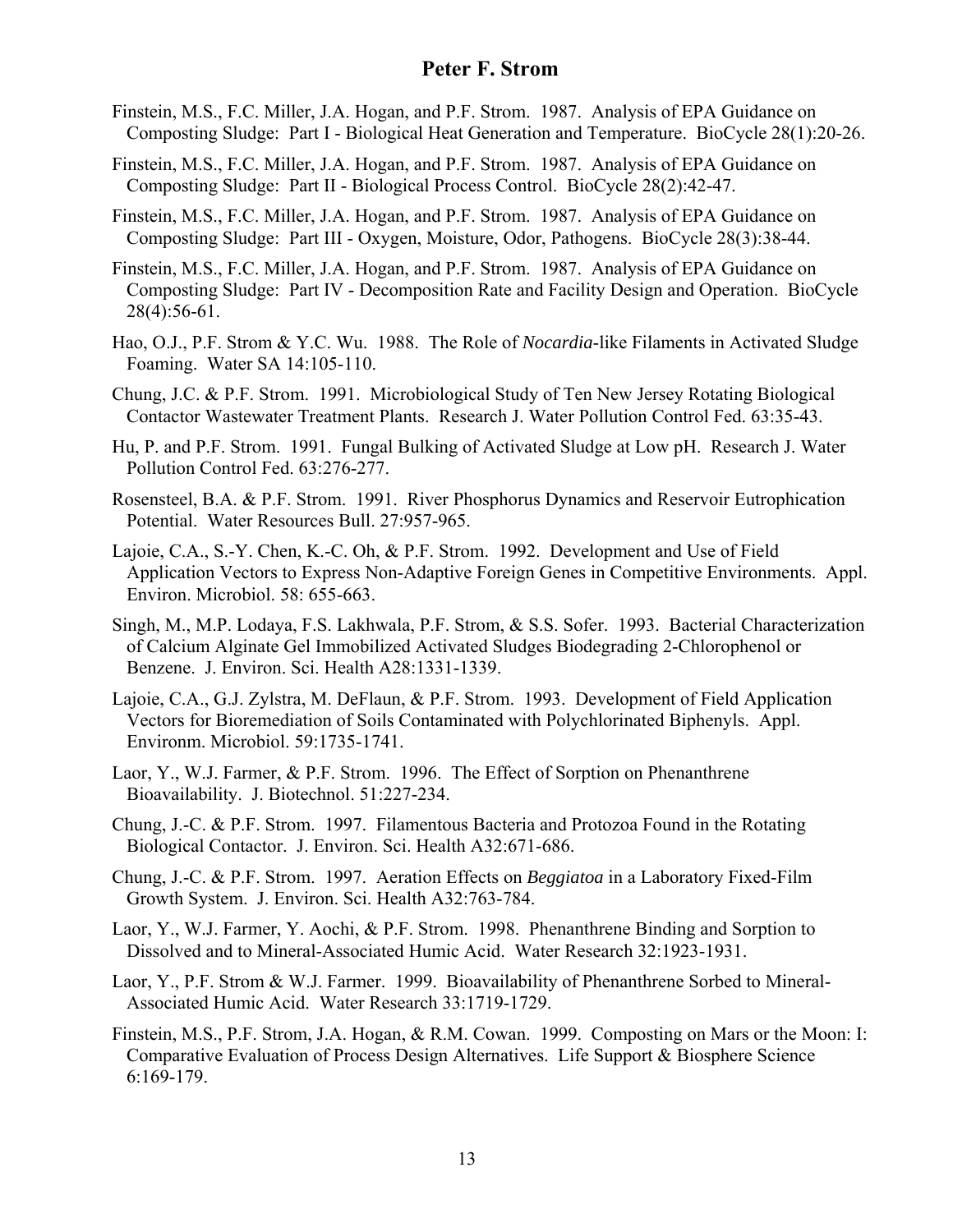- Finstein, M.S., J.A. Hogan, J.C. Sager, R.M. Cowan, & P.F. Strom. 1999. Composting on Mars or the Moon: II: Compatibility of Top-wise Introduction of Waste and Air with Temperature Feedback Control. Life Support & Biosphere Science 6:181-191.
- Strom, P.F. 2000. Pesticides in Yard Waste Compost. Compost Science & Utilization 8: 54-60.
- Joshi, J.A., J.A. Hogan, R.M. Cowan, P.F. Strom, & M.S. Finstein. 2000. Biological Removal of Gaseous Ammonia in Biofilters: Space Travel and Earth-Based Applications. J. Air & Waste Management Assoc. 50:1647-1654.
- Sakano, Y., K.D. Pickering, P.F. Strom, & L.J. Kerkhof. 2002. Spatial Distribution of Total, Ammonia Oxidizing, and Denitrifying Bacteria in Biological Wastewater Treatment Reactors for Bioregenerative Life Support. Applied & Environmental Microbiology 68:2285-2293.
- Littleton, H.X., G.T. Daigger, P.F. Strom. & R.M. Cowan. 2002. Evaluation of Autotrophic Denitrification, Heterotrophic Nitrification, and PAOs in Full Scale Simultaneous Biological Nutrient Removal Systems. Water Science & Technology 46(1-2):305–312.
- Littleton, H.X., G.T. Daigger, P.F. Strom, & R.A. Cowan. 2003. Simultaneous Biological Nutrient Removal: Evaluation of Autotrophic Denitrification, Heterotrophic Nitrification, and Biological Phosphorus Removal in Full Scale Systems. Water Environment Research 75:138-150.
- Hull, R.M., U. Krogmann, & P.F. Strom. 2005. Composition and Characteristics of Excavated Materials from a New Jersey Landfill. J. Environmental Engineering 131:478-490.
- Romano, P.V., U. Krogmann, M.L. Westendorf, & P.F. Strom. 2006. Small-Scale Composting of Horse Manure Mixed with Wood Shavings. Compost Science & Utilization 14:132-141.
- Littleton, H.X., G.T. Daigger, & P.F. Strom. 2007. Application of Computational Fluid Dynamics to Closed Loop Bioreactors: I. Characterization and Simulation of Fluid Flow Pattern and Oxygen Transfer. Water Environment Research 79:600-612.
- Littleton, H.X., G.T. Daigger, & P.F. Strom. 2007. Application of Computational Fluid Dynamics to Closed Loop Bioreactors: II. Simulation of Biological Phosphorus Removal Using Computational Fluid Dynamics. Water Environment Research 79:613-624.
- Ramirez-Perez, J.C., P.F. Strom, and U. Krogmann. 2007. Horse Manure and Cranberry Fruit Composting Kinetics and Measures of Stability. Compost Science & Utilization 15: 200-214.
- Ramirez-Perez, J.C., J.A. Hogan, and P.F. Strom. 2007. Inedible Biomass Biodegradation for Advanced Life Support Systems: I. Composting Reactor and Kinetics. Habitation 11:105-122.
- Ramirez-Perez, J.C., J.A. Hogan, and P.F. Strom. 2008. Inedible Biomass Biodegradation for Advanced Life Support Systems: II. Compost Quality and Resource Recovery. Habitation 11:163- 172.
- Tsai, C.-L., U. Krogmann, and P.F. Strom. 2009. Handling Leachate from Glass Cullet Stockpiles. Waste Management 29:1313-1319. [DOI: 10.1016/j.wasman.2008.10.013]
- Tsai, C.-L., U. Krogmann, and P.F. Strom. 2010. Effect of Forced Aeration and Mechanical Turning on Leachate Quantity and Quality from Glass Cullet Stockpiles. Journal of Environmental Engineering 136:854-859.
- Subroy, V., D. Giménez, M. Qin, U. Krogmann, P.F. Strom, and R.J. Miskewitz. 2014. Hydraulic Properties of Coarsely and Finely Ground Woodchips. Journal of Hydrology 517:201–212. [doi:10.1016/j.jhydrol.2014.05.025]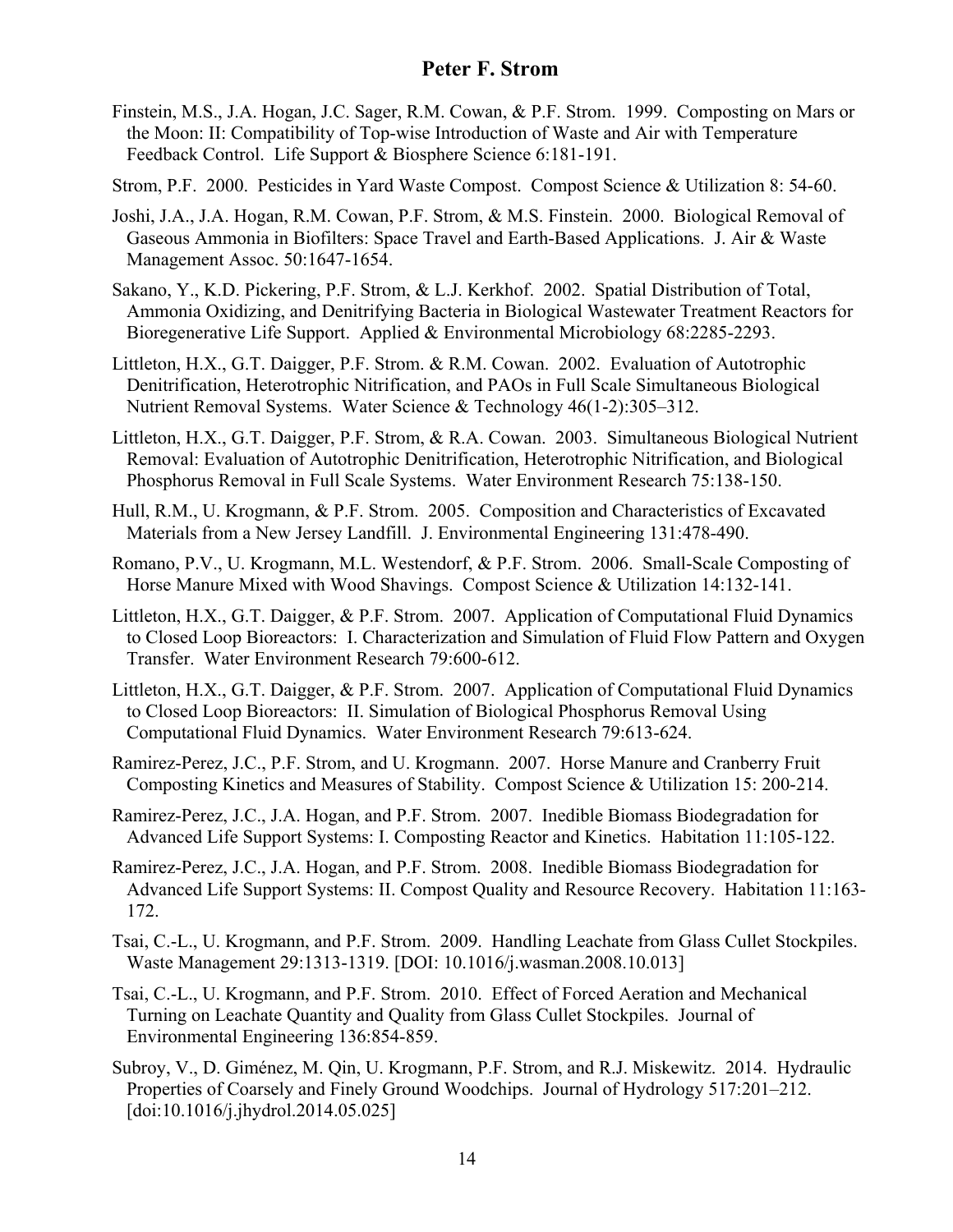- Kannepalli, S., E. Ravit, & P.F. Strom. 2016. Composting of aged reed bed biosolids for beneficial reuse: a case study in New Jersey, USA. Compost Science & Utilization 24:281-290. [http://dx.doi.org/10.1080/1065657X.2016.1171739]
- Kannepalli, S., P.F. Strom, U. Krogmann, V. Subroy, D. Gimenez, and R.J. Miskewitz. 2016. Characterization of Wood Mulch and Leachate/Runoff from Three Wood Recycling Facilities. Journal of Environmental Management 182:421-428. [doi:10.1016/j.jenvman.2016.07.093]

### **Peer-Reviewed Report**

Strom, P.F., H.X. Littleton, & G.T. Daigger. 2004. Characterizing Mechanisms of Simultaneous Biological Nutrient Removal during Wastewater Treatment. Water Environment Research Foundation, Alexandria, VA. 100 pp.

### **Manuals**

- Strom, P.F. & M.S. Finstein. 1985. Leaf Composting Manual for New Jersey Municipalities. New Jersey Departments of Energy and Environmental Protection, Office of Recycling, 49pp. (Revised 1989 for NJ DEP, 50pp).
- Strom, P.F. & M.S. Finstein. 1995. New Jersey's Manual on Composting Leaves and Management of other Yard Trimmings. New Jersey Department of Environmental Protection, 81pp. [http://www.nj.gov/dep/dshw/rrtp/compost/cptitle.htm]

### **Discussions and Letters in Peer-Reviewed Journals**

Finstein, M.S., P.F. Strom, & V.A. Matulewich. 1978. Discussion: Significance of Nitrification in Stream Analysis - Effects on the Oxygen Balance. J. Water Pollution Control Fed. 50:2055-2057.

Jenkins, D., J.C. Palm, P.F. Strom, B.L. Koopman, A.O. Lau, S.E. Lee, & O. Hao. 1980. Discussion: Bulking, Deflocculation and Pinpoint Floc. J. Water Pollution Control Fed. 52:622- 624.

Finstein, M.S., J. Cirello, S.T. MacGregor, F.C. Miller, D.J. Suler, & P.F. Strom. 1980. Discussion: Engineering Principles of Sludge Composting. J. Water Pollution Control Fed. 52:2037-2042.

Finstein, M.S., F.C. Miller, & P.F. Strom. 1984. Letter: Composting Process Control Strategy. BioCycle 25(3):61.

Finstein, M.S., J.A. Hogan, P.F. Strom, & F.C. Miller. 1988. Letter: EPA Guidance - Authors' Response. BioCycle 29(2):60-61.

Strom, P.F. 1988. Interview: Options for Leaf Composting - Rutgers Researcher Updates Recommended Methods. BioCycle 29(9):38-43.

Strom, P.F. 1998. Evaluating Pesticide Residues in Yard Trimmings Compost. BioCycle 39(11):80. (Summary by editors of paper accepted for Compost Science & Utilization)

### **Invited Reviews and Chapters**

Strom, P.F. & J.C. Chung. 1985. The Rotating Biological Contactor (RBC) for Wastewater Treatment. Advances Biotechnological Processes 5:193-225.

Finstein, M.S., F.C. Miller, & P.F. Strom. 1986. Waste Treatment Composting as a Controlled System. Chapter 10 in Biotechnology, Volume 8: Microbial Degradations. Verlag Chemie (German Chemical Society): 363-398.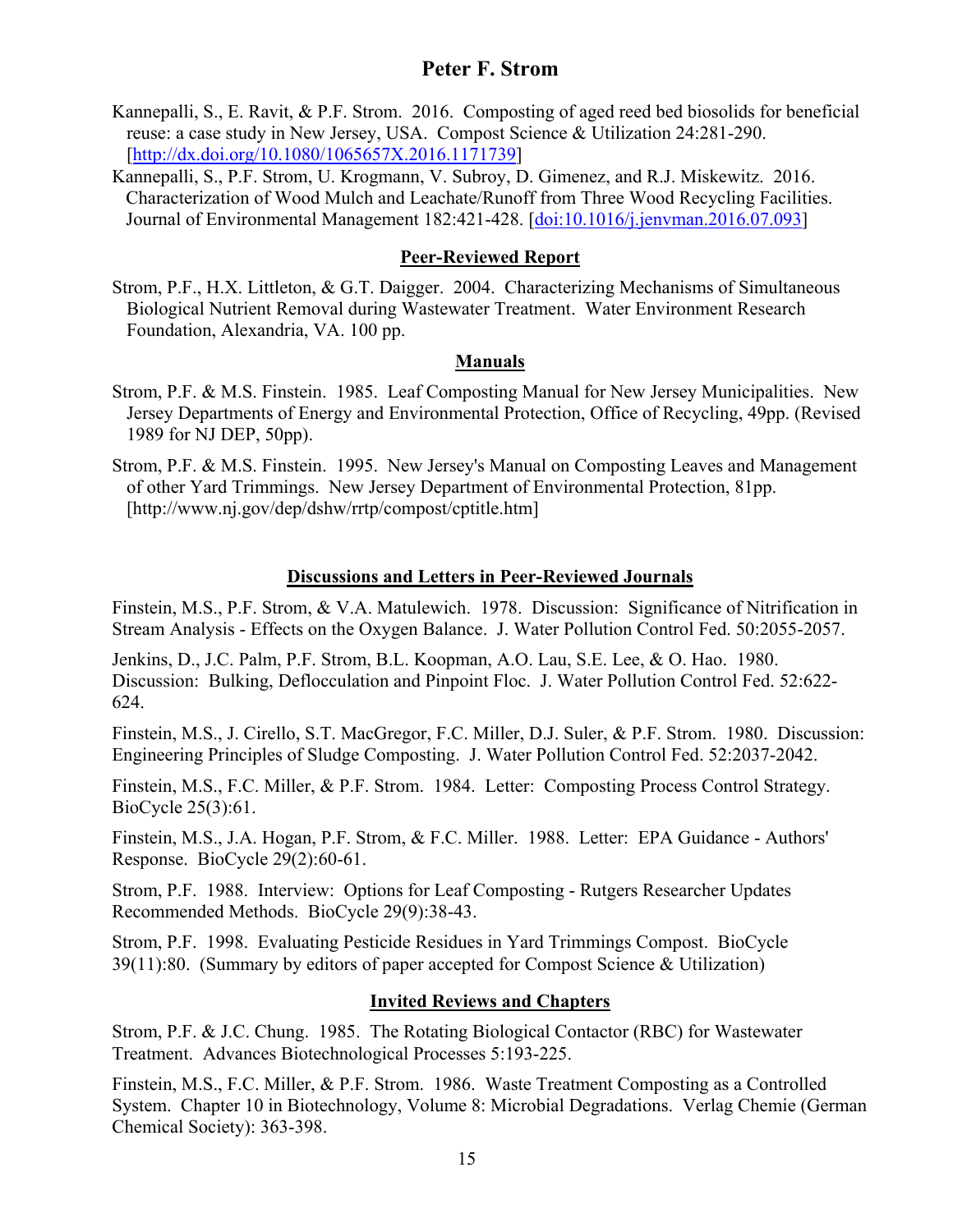Lajoie, C.A. & P.F. Strom. 1994. Biodegradation of Polynuclear Aromatic Hydrocarbons in Coal Tar Oil Contaminated Soils. Chapter 8, pp. 149-162, in Process Engineering for Pollution Control and Waste Minimization, D.L. Wise & D.J. Trantolo (eds.), Marcel Dekker, Inc., New York.

Strom, P.F. & M.S. Finstein. 2000. Leaf Composting. Chapter 20, pp. 311-335 in Handbook of Urban and Community Forestry in the Northeast, J.E. Kuser (ed.), Kluwer Academic/Plenum Publishers, New York. [Note: J.E. Kuser won the Author's Citation Award from the New Jersey Arborists for this volume.]

Strom, P.F. & M.S. Finstein. 2007. Leaf Composting. Chapter 20, pp. 349-376 in Urban and Community Forestry in the Northeast, 2nd Edition, J.E. Kuser (ed.), Springer Dordrecht, The Netherlands.

#### **Book Reviews**

Strom, P.F. 1980. Book Review: Microbiology for Environmental Scientists and Engineers. ASM News 46:631-632.

Strom, P.F. & M.S. Finstein. 1997. Book Review: Environmental Science and Engineering. BioScience 47:258-259.

Strom, P.F. 1998. Book Review: Perspectives in Bioremediation: Technologies for Environmental Improvement by J.R. Wild, S.D. Varfolomeyev, & A. Scozzafava. Soil Science 163:168-169.

Strom, P.F. 1999. Book Review: In Situ Soil Remediation by JA. Otten, A. Alphenaar, C. Pijls, F. Spuij, and H. de Wit. Soil Science 164:970.

#### **Other Publications**

Finstein, M.S., J. Cirello, P.F. Strom, M.L. Morris, R.A. Rapaport, & S. Goetz. 1977. Evaluation of Nitrification in the Water Column of the Passaic River. Water Resources Research Institute Report No. A-053-N.J., Rutgers University, New Brunswick, NJ.

Strom, P.F. & D. Jenkins. 1979. Filamentous Microorganisms in Activated Sludge. SERL News Quarterly 29(2):1-3.

Lau, A.O., P.F. Strom, & D. Jenkins. 1979. Activated Sludge Floc Modelling. SERL News Quarterly 29(4):1-3.

Strom, P.F. & D. Jenkins. 1981. Identification and Significance of Filamentous Microorganisms in Activated Sludge. Proceedings of the Research Symposia, 54th Annual Conference, Water Pollution Control Fed., Washington, D.C.

Berkowitz, J.H., H. Fenske, F.B. Flower, P.F. Strom, & M. vanOuwerkerk. 1982. Training Local Health Officials. EPA Jour. 8(4):23.

Berkowitz, J.H., F.B. Flower, P.F. Strom, & M. vanOuwerkerk (Eds.). 1982. Hazardous Materials in the Community: The Role of Local Health Officials - A Course Manual. Environmental Protection Agency, Washington, D.C., 811 pp.

Berkowitz, J.H., F.B. Flower, P.F. Strom, & M. vanOuwerkerk (Eds.). 1982. Hazardous Materials in the Community: The Role of Local Health Officials - Instructor's Manual. Environmental Protection Agency, Washington, D.C., 76 pp.

Stahl, B. and P.F. Strom. 1982. Assessing Human Cancer Risk Due to Chronic Low Level Exposure to Chemicals in Drinking Water. pp. IV-E:1-25 in Hazardous Materials in the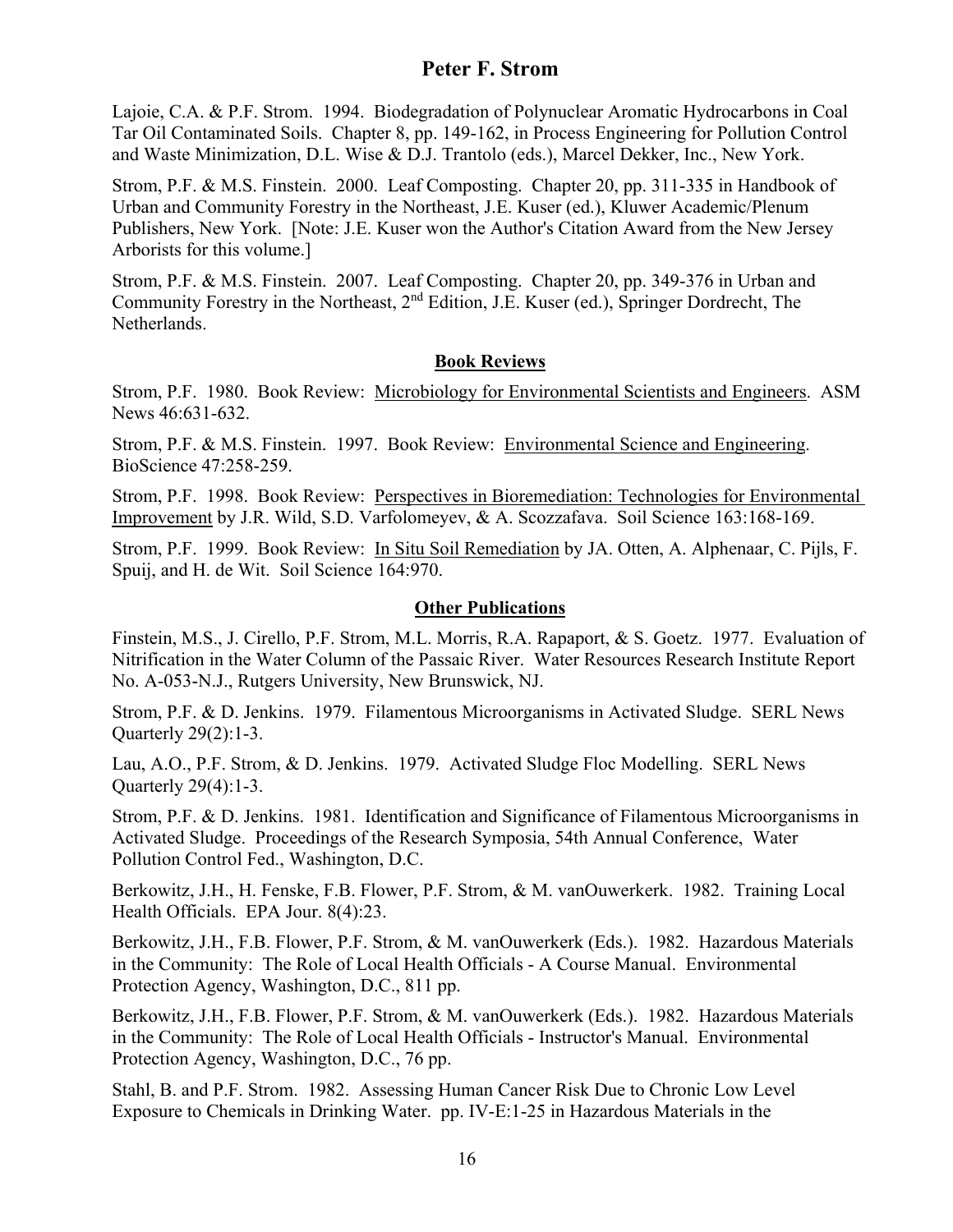Community: The Role of Local Health Officials, J.H. Berkowitz, F.B. Flower, P.F. Strom, & M. vanOuwerkerk (Eds.), Environmental Protection Agency, Washington, D.C.

Strom, P.F. & S. Ammon. 1982. Treatment and Disposal of Hazardous Wastes. pp. VIII: l-23 in Hazardous Materials in the Community: The Role of Local Health Officials, J.H. Berkowitz, F.B. Flower, P.F. Strom, & M. vanOuwerkerk (Eds.), Environmental Protection Agency, Washington, D.C.

Strom, P.F., F.C. Miller, & M.S. Finstein. 1983. Problem of Scale in Composting Research. Proc. International Conference on Composting of Solid Wastes and Slurries, Univ. of Leeds, England.

Finstein, M.S., F.C. Miller, & P.F. Strom. 1983. Evaluation of Composting Process Performance. Proc. International Conf. on Composting of Solid Wastes and Slurries, Univ. of Leeds, England.

Flower, F.B. & P.F. Strom. 1984. Backyard Leaf Composting. Cooperative Extension Service Publication No. FS074, Cook College, Rutgers Univ., New Brunswick, NJ. [http://njaes.rutgers.edu/pubs/publication.asp?pid=FS074]

Flower, F.B. & P.F. Strom. 1985. Leaf Composting Update. The Shade Tree 58:63-66.

Strom, P.F. 1985. Nitrification in the Passaic River, NJ. N.J. Dept. of Environmental Protection, Division of Water Resources, 77pp.

Strom, P.F. 1986. Leaf Compost: Production, Use, and Availability. Plant Press 2(2):1-3.

Strom, P.F. & M.S. Finstein. 1986. Leaf Composting Project Final Report. N.J. Dept. of Environmental Protection, Office of Recycling, 524pp.

Flower, F.B. & P.F. Strom. 1987. Leaf Composting: A Key to Landfill Volume Reduction. Proc. of the Conference on Solid Waste Management and Materials Policy, New York State Legislative Commission on Solid Waste Management. Session 8, Volume VIII, 3pp.

Flower, F.B., P.F. Strom, & H.W. Indyk. 1987. Disposal of Grass Clippings. Solid Waste Management Newsletter XI(4):1-2.

Strom, P.F. & M.J. Healey. In Press. Some Limitations on the Usefulness of Bioaugmentation in Waste Treatment. Proc. Seminar/Workshop on Detoxification of Recalcitrant Organics by Naturally Occurring and Genetically Engineered Microorganisms, Industry/University Cooperative Center for Research in Hazardous and Toxic Substances, NJ Institute of Technology, Newark, NJ, 1987.

Finstein, M.S., P.F. Strom, F.C. Miller, C. Lajoie, & J.S. Hogan. In Press. Biological On-Site Remediation of Excavated Soil Using Indigenous Microbes; A Conceptual Framework. R.S. Magee (Ed.), Proc. Hazardous Waste Management Technology, Engineering Foundation Conferences, 1988, 11pp.

Strom, P.F. & H.W. Indyk. 1989. Minimizing Waste Disposal: Grass clippings. Rutgers Cooperative Extension Publication No. FS389, Cook College & the N.J. Agricultural Experiment Station, Rutgers Univ., New Brunswick, NJ, 2pp.

Strom, P.F., A.W. MacIntosh, B.A. Rosensteel, & C. Summerill. 1989. Evaluation of the Wanaque South Project with Respect to Nutrients, Toxics, and other Selected Parameters. Final Report. NJ Dept. of Environmental Protection, Division of Water Resources, 166pp.

Strom, P.F. & M.J. Healey. 1989. Evaluation of Bioaugmentation Products for Activated Sludge Treatment of Toxic and Hazardous Wastewaters. Final Report, BICM-5. Hazardous Substances Management Research Center, NJIT, Newark, NJ, 159pp.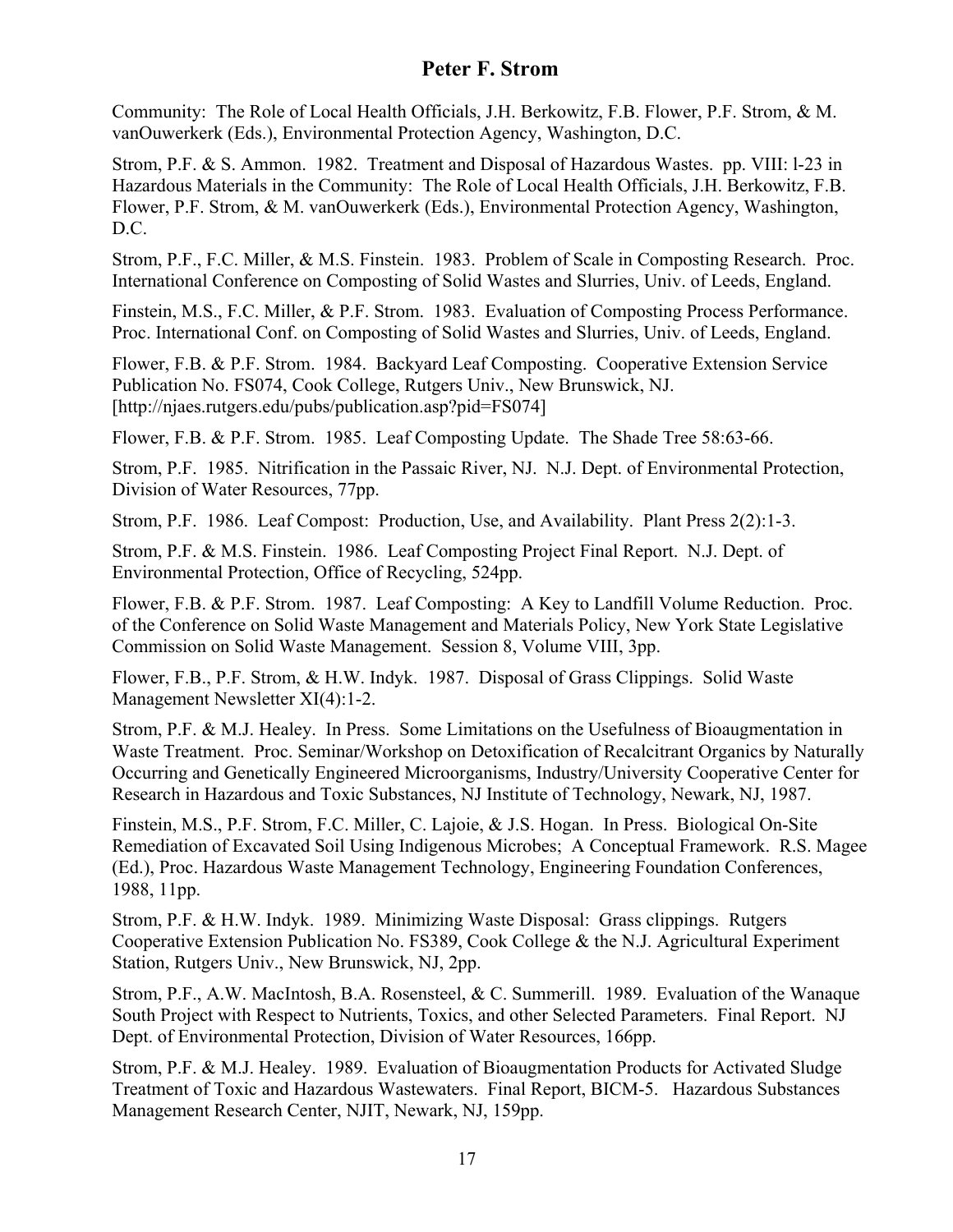Strom, P.F., R. Fenske, W. Schulz, & E. Zwerling. 1989. Yard Waste Composting Interim Report. NJ Dept. Environmental Protection, Office of Recycling, 88pp.

Finstein, M.S., P.F. Strom, F.C. Miller, & J.A. Hogan. 1990. Elements of a Request for Proposal (RFP) for Sludge and Municipal Solid Waste Composting Facilities: Scientific and Technical Aspects. Rutgers Cooperative Extension Publication No. E136, Cook College & the N.J. Agricultural Experiment Station, Rutgers Univ., New Brunswick, NJ, 14pp.

Strom, P.F. & C.A. Lajoie. 1990. Effectiveness of Biological Treatment for PAH Contaminated Soil. Final Report, BICM-17. Hazardous Substances Management Research Center, NJIT, Newark, NJ, 88pp.

Strom, P.F. 1991. Water Resources Research Needs for Bioremediation. pp 89-93 in Proc. Conf. on Research Priorities for Water Resources Research in the 1990s, Rutgers Univ., New Brunswick, NJ, 175pp.

Bartha, R., B. Ensley, D. Eveleigh, A. Laskin, L. Meagher, J. Robles, P. Strom, P. Tomasek, & G. Zylstra. 1991. Utilizing Bioremediation Technologies: Difficulties and Approaches. Interdisciplinary Bioremediation Working Group, AgBiotech Center, Cook College & the N.J. Agricultural Experiment Station, Rutgers Univ., New Brunswick, NJ, 12pp.

Strom, P.F. & W. Schulz. 1991. The Use of Perlite as an Amendment in Backyard Composting. Final Report. Cook College & the N.J. Agricultural Experiment Station, Rutgers Univ., New Brunswick, NJ, 26pp.

Strom, P.F., J.A. Murphy, & H.W. Indyk. 1992. Minimizing Waste Disposal: Grass Clippings. Rutgers Cooperative Extension Publication No. FS389 (rev.), Cook College & the N.J. Agricultural Experiment Station, Rutgers Univ., New Brunswick, NJ, 2pp. [http://njaes.rutgers.edu/pubs/publication.asp?pid=FS389]

Strom. P.F. 1994. Pesticides in Yard Waste Compost. Final Report. NJ Dept. Environmental Protection and Energy, Office of Recycling and Planning, 30pp.

Strom, P.F., M. Healey, & W.-T. Liu. In Press. The Niche for Biodegradable Plastics. Invited Paper for Biodegradation of Plastics, Mini-Symposium convened by the Interdisciplinary Bioremediation Working Group, AgBiotech Center, New Brunswick, NJ, 4pp.

Strom, P.F., W.-T. Liu, & M. Healey. In Press. Anaerobic Testing of Biodegradable Plastics. Invited Paper for Biodegradation of Plastics, Mini-Symposium convened by the Interdisciplinary Bioremediation Working Group, AgBiotech Center, New Brunswick, NJ, 5pp.

Cowan, R.M., J.A. Joshi, P.F. Strom, & M.S. Finstein. 1997. Biological Processes for Air Trace Contaminant Control in ALS. International Conference on Environmental Systems (ICES) SAE Technical Paper #972552, Society of Automotive Engineers, Inc., Warrendale, PA.

Hogan, J.A., R.M. Cowan, J.A. Joshi, P.F. Strom, & M.S. Finstein. 1998. On the Development of Advanced Life Support Systems Maximally Reliant on Biological Systems. ICES SAE Technical Paper #981535, SAE, Inc., Warrendale, PA.

Joshi, J.A., R.M. Cowan, J.A. Hogan, P.F. Strom, & M.S. Finstein. 1998. Gaseous Ammonia Removal in Biofilters: Effect of Biofilter Media on Products of Nitrification. ICES SAE Technical Paper #981613, SAE, Inc., Warrendale, PA.

Tambwekar, J.A., R.M. Cowan, J.A. Joshi, P.F. Strom, & M.S. Finstein. 1998. Removal of Trace Concentrations of Ethylene from Air by Biofiltration: Preliminary Results. ICES SAE Technical Paper #981614, SAE, Inc., Warrendale, PA.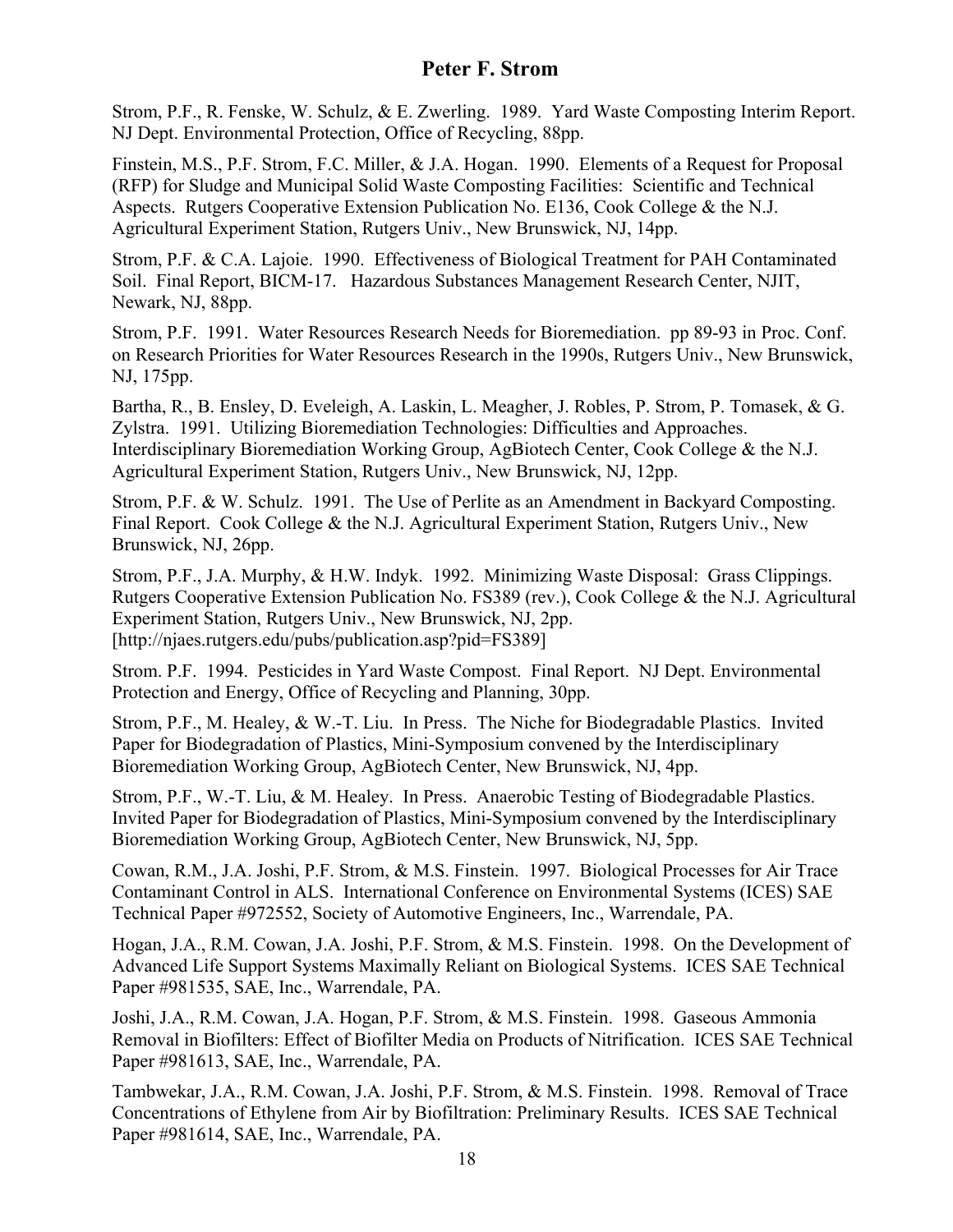Lam, Y., R.M. Cowan, and P.F. Strom. 1999. The Treatability of Monoethanolamine (MEA) in Nitrifying Activated Sludge. Final Report, SEED-07. Hazardous Substances Management Research Center, NJIT, Newark, NJ, 109pp.

Strom, P.F. 2000. Composting: Overview of Research Needs. In Proceedings of: Biosolids Management in the 21st Century. University of Maryland, College Park, MD; Invited Paper for NSF Workshop, pp. 94-98.

Littleton, H.X., G.T. Daigger, P.F. Strom, & R.M. Cowan. 2000. Evaluation of Autotrophic Denitrification and Heterotrophic Nitrification in Simultaneous Biological Nutrient Removal Systems. Proceedings, WEFTEC 2000, 73rd Annual Conference, Water Environment Federation, Anaheim, CA, Session 19, 21 pp. [CD-ROM].

R .M. Cowan, J. A. Hogan, & P. F. Strom. 2001. Development of Biological Reactors for Trace Air Contaminant Control. Proceedings, Bioastronautics Investigators' Workshop, Galveston, TX, No. 156.

Hull, R.M., U. Krogmann, & P.F. Strom. 2001. Characterization of Municipal Solid Waste (MSW) Reclaimed from a Landfill. Proceedings, 8th International Waste Management and Landfill Symposium, Sardinia.

Littleton, H.X., G.T. Daigger, & P.F. Strom. 2001. Application of Computational Fluid Dynamics to Closed Loop Bioreactors - Analysis of Macro-Environment Variations in Simultaneous Biological Nutrient Removal Systems. Proceedings, WEFTEC 2001, 74th Annual Conference, Water Environment Federation, Atlanta, GA [CD-ROM].

Hogan, J.A., J.C. Ramirez Perez, W. Lertsiriyothin, P.F. Strom, and R.M. Cowan. 2001. Integration of composting, plant growth and biofiltration for Advance Life Support Systems. ICES SAE Technical Paper #01-2211, SAE, Inc., Warrendale, PA.

Hull, R.M., U. Krogmann, & P.F. Strom. 2002. Characterization of Municipal Solid Waste (MSW) Excavated from a Landfill. Proceedings, 34th Mid-Atlantic Industrial & Hazardous Waste Conference, New Brunswick, NJ.

Sudame, A., S. Lee, H. Lee, T. Lundquist, P. Muller, K. Hida, H. Ng, P.F. Strom & T. Leighton. 2002. Selenite Reducing Bacteria of Panoche Algal Bacterial Selenium Removal (ABSR) Facility, CA. Proceedings, 34th Mid-Atlantic Industrial & Hazardous Waste Conference, New Brunswick, NJ.

Littleton, H.X., G.T. Daigger, P.F. Strom & R. Jin. 2002. Simulation of BIO P Removal in CFD Environment: Analysis of Macro-Environment Variations in Simultaneous Biological Nutrient Removal Systems. Proceedings, WEFTEC 2002, 75th Annual Conference, Water Environment Federation, Chicago [CD-ROM].

Krogmann, U., R.M. Hull, & P.F. Strom. 2003. Characterization of Materials "Mined" from the Burlington County Landfill. Final Report to NJDEP.

Littleton, H.X., G.T. Daigger, & P.F. Strom. 2003. Summary Paper: Mechanisms of Simultaneous Biological Nutrient Removal in Closed Loop Bioreactors. Proceedings, WEFTEC 2003, 76th Annual Conference, Water Environment Federation, Los Angeles [CD-ROM].

Chowdhury, M., C.C.Obropta, P.F. Strom, J.R. Johnson, and L. Rera. 2004. Upper Cohansey Watershed Management Project. Final Report to Cumberland Soil Conservation District, Deerfield, NJ. 45 pp.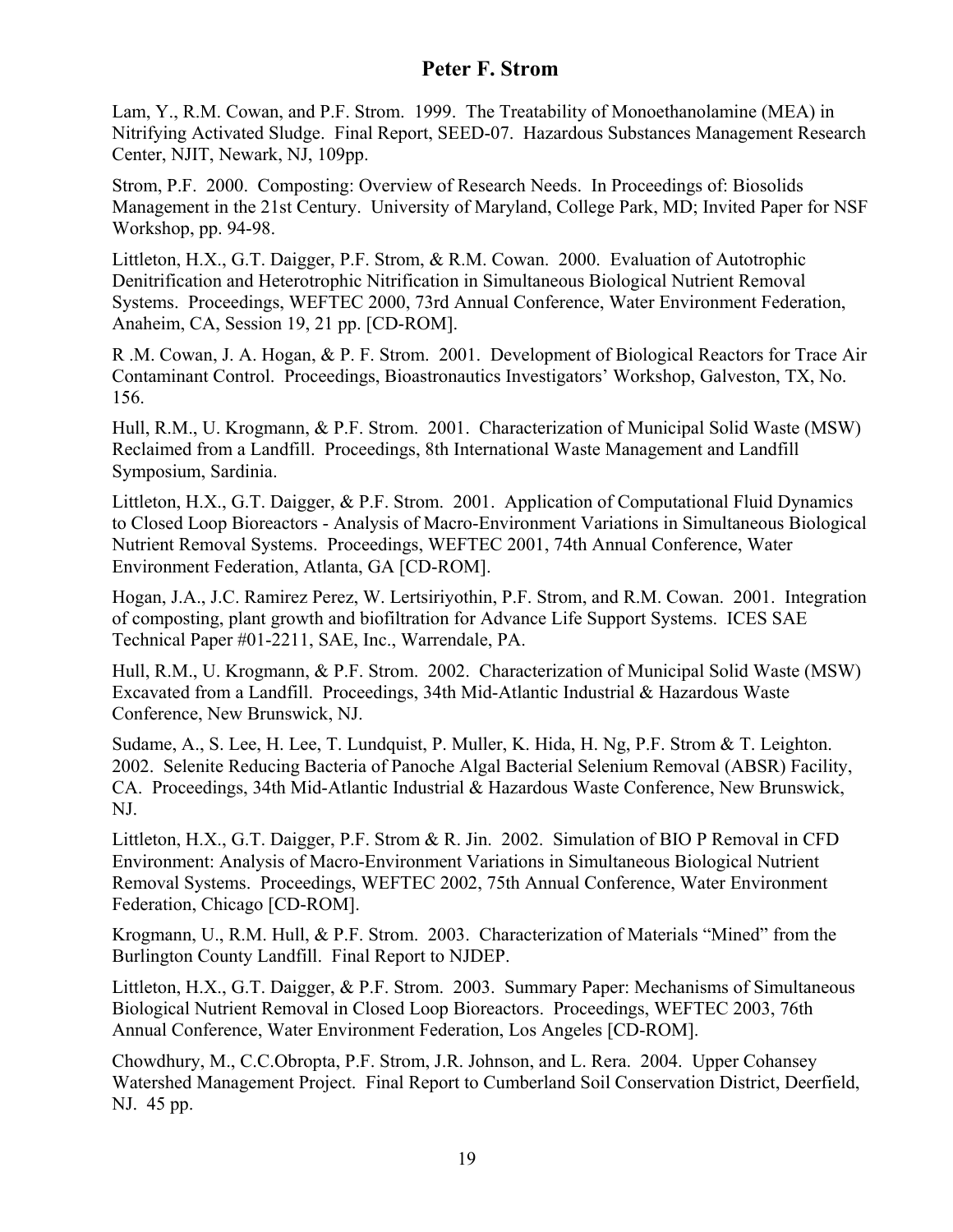Water Environment Research Foundation Staff and P.F. Strom. 2004. Researchers Use Models to Improve Control of SBNR. Project Profile in WERF Progress 15(4):5-6.

Chowdhury, M., C.C.Obropta, & P.F. Strom. 2005. Nonpoint Source Phosphorus Contribution from Nurseries in the Upper Cohansey Watershed, New Jersey. Water Environment Federation Specialty Conference, TMDL 2005, Philadelphia, Paper 1F.

Strom, P.F. 2007. Technologies to Remove Phosphorus from Wastewater. New Jersey Effluents 40(4):31-35.

Krogmann, U., D. Gimenez, R. Miskewitz, S. Kannepalli, V. Subroy, and P.F. Strom. 2013. An Investigation of Quantity and Quality of Runoff from Wood Mulch Stockpiles. Proc. 14th Intern. Waste Management Landfill Symp., S. Margherita di Pula, Italy, published by CISA, Padova, Italy.

### **Invited Papers at National/International Professional Meetings**

Strom, P.F. & D. Jenkins. 1980. Rational Control of the Activated Sludge Process. Invited Paper for "Environmental Control: Rational Management of Microbial Ecosystems." Presented at the 80th Annual Meeting, American Society for Microbiology, Miami Beach, Session 143.

Strom, P.F. 1980. Significance of Nitrification in Receiving Streams. Invited Paper for "Environmental Control: Rational Management of Microbial Ecosystems." Presented at the 80th Annual Meeting, American Society for Microbiology, Miami Beach, Session 143.

Strom, P.F. 1983. Sources and Quantities of Hazardous Waste. Invited Paper for "Managing Hazardous Wastes in the Eighties: How to Instruct Local Public Health Officials." American Public Health Assoc., Washington, DC.

Strom, P.F. 1983. Characteristics of Hazardous Materials. Invited Paper for "Fire Safety for First Responders." Presented at the 8th Annual Inland Spills Conference, Dayton, Ohio.

Flower, F.B. & P.F. Strom. 1984. Municipal Leaf Composting. Invited Paper for "Yard Wastes and Residential Organics Composting." Presented at the Third National Recycling Congress, New Brunswick, NJ.

Strom, P.F. & F.B. Flower. 1985. Leaf and Yard Waste Composting. Invited Paper for the 15th National Conf. on Composting and Waste Recycling, Philadelphia, PA.

Strom, P.F. & F.B. Flower. 1985. Low Cost Composting Techniques for Leaves and Yard Wastes. Invited Paper for the Special BioCycle Workshop on New Options for Recycling Solid Waste, Philadelphia, PA.

Strom, P.F., M.J. Healey, & Y.H. Pang. 1986. Evaluation of Bioaugmentation Products for Activated Sludge Treatment of Toxic Wastewater. Invited Paper for Internat. Conf. on Innovative Biological Treatment of Toxic Wastewaters, Arlington, VA.

Flower, F.B. & P.F. Strom. 1987. Leaf Composting: A Key to Landfill Volume Reduction. Invited Paper for the Conference on Solid Waste Management and Materials Policy, New York State Legislative Commission on Solid Waste Management, New York, NY.

Strom, P.F. 1987. Community Composting. Invited Paper for Municipal Waste Alternatives '87, National Solid Waste Management Association, Boston, MA.

Strom, P.F. & M.J. Healey. 1987. Some Limitations on the Usefulness of Bioaugmentation in Waste Treatment. Invited Paper for Seminar/Workshop on Detoxification of Recalcitrant Organics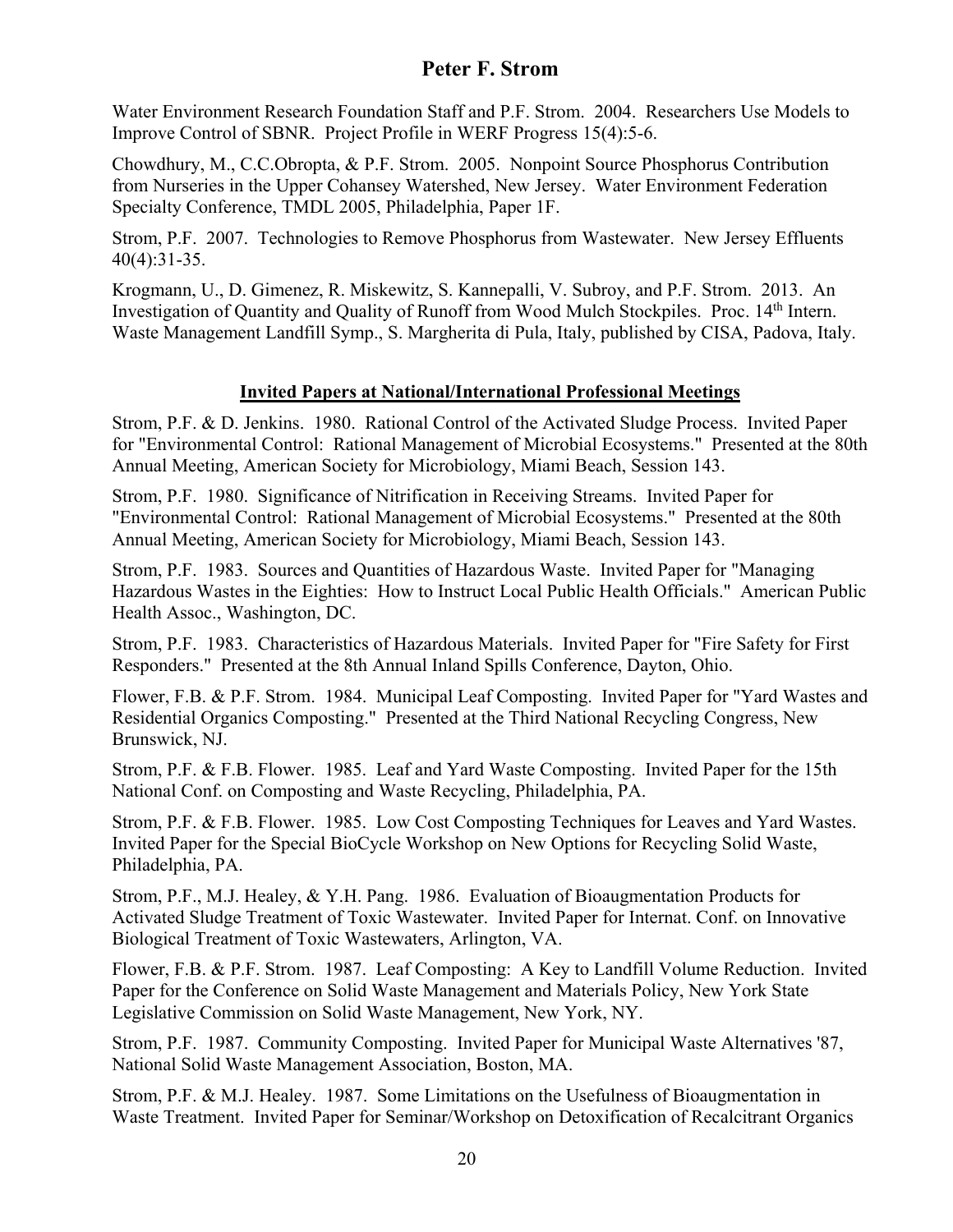by Naturally Occurring and Genetically Engineered Microorganisms, Industry/University Cooperative Center for Research in Hazardous and Toxic Substances, NJ Institute of Technology, Newark, NJ.

Strom, P.F. 1988. Leaf and Yard Waste Composting: Key Components of a Successful Program. Invited Paper for BioCycle Northeast Conference 88, Albany, NY.

Strom, P.F. & E. McShane. 1988. Yard Waste Composting Workshop. Invited Session for Seventh National Recycling Congress, St. Paul, MN.

Strom, P.F. 1988. Introduction to Composting and Yard Waste Management. Invited Paper for Seventh National Recycling Congress, St. Paul, MN.

Strom, P.F. 1992. Improving the Composting System. Invited Paper for BioCycle Northeast Conference 92, Albany, NY.

Strom, P.F. 2000. Composting: Overview of Research Needs. Invited Paper for NSF Workshop on Biosolids Management in the 21st Century, College Park, MD.

R .M. Cowan, J. A. Hogan, & P. F. Strom. 2001. Development of Biological Reactors for Trace Air Contaminant Control. Bioastronautics Investigators' Workshop, Galveston, TX.

### **Other Presentations at National/International Professional Meetings**

Strom, P.F. & M.S. Finstein. 1975. Autotrophic Nitrifying Bacteria in Wastewater Effluents and Their Resistance to Chlorination. Presented at the 75th Annual Meeting, American Society for Microbiology, New York, Q38.

Finstein, M.S., V.A. Matulewich, & P.F. Strom. 1976. Autotrophic Nitrifying Bacteria in Sewage & Related Environments. Presented at the American Society for Microbiology Conference on Nitrification and the Reduction of Nitrogen Oxides, Athens, Georgia, Session V.

Cirello, J., P.F. Strom, V.A. Matulewich, & M.S. Finstein. 1977. Nitrification in Passaic River Water Samples. Presented at the 77th Ann. Meeting, Amer. Soc. for Microbiol., New Orleans, Q18.

Strom, P.F. & M.S. Finstein. 1979. Thermophilic Bacterial Populations of Solid Waste Composting. Presented at the 79th Ann. Meeting, Amer. Soc. for Microbiol., Los Angeles, Q89.

Strom, P.F. & D. Jenkins. 1980. Filamentous Microorganisms in Activated Sludge. Presented at the 80th Ann. Meeting, Amer. Soc. for Microbiol., Miami Beach, Q125.

Lau, A.O., P.F. Strom, & D. Jenkins. 1980. The Competitive Growth of Pseudomonas sp. and Sphaerotilus natans: A Model for Activated Sludge Bulking. Presented at the 53rd Annual Conference, Water Pollution Control Fed., Las Vegas.

Strom, P.F. & D. Jenkins. 1981. Identification and Significance of Filamentous Microorganisms in Activated Sludge. Presented at the 54th Annual Conference, Water Pollution Control Fed., Detroit.

Lin, K.T.J. & P.F. Strom. 1985. Bacterial Community Structure in Secondary Wastewater Treatment. Presented at the 85th Ann. Meeting, Amer. Soc. for Microbiol., Las Vegas, N50.

Rajput, V.S., M.E. Singley, A.J. Higgins, & P.F. Strom. 1989. Removal of Hazardous Substances from Contaminated Soil by Extraction and Washing Using Flow Through Column System. Presented at the U.S. Army Chemical Research, Development and Engineering Center Conference on Chemical Defense Research, Aberdeen Proving Ground, MD.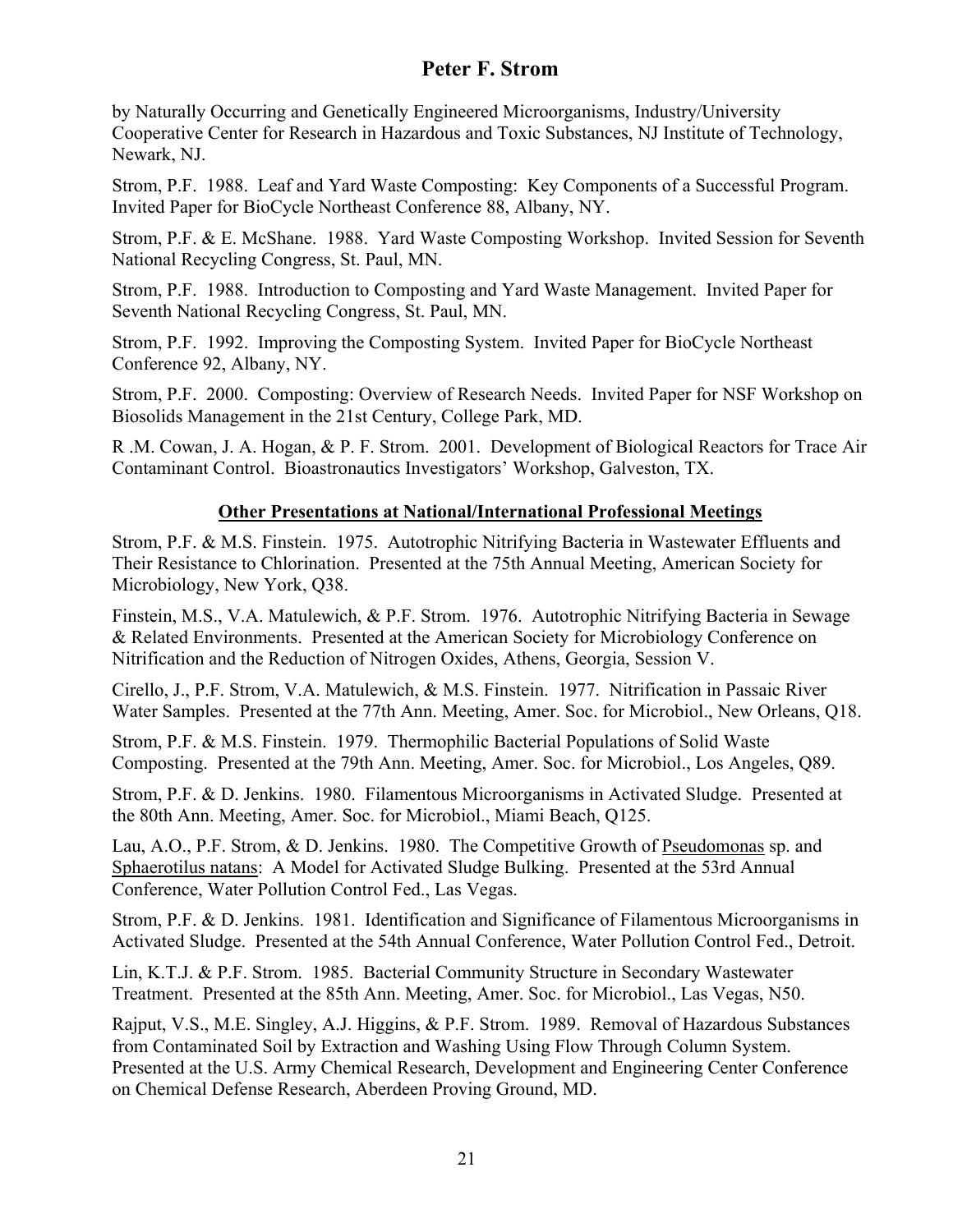Rajput, V.S., M.E. Singley, A.J. Higgins, & P.F. Strom. 1990. Removal of Hazardous Organic Compounds from Soils by Extraction and Washing. Presented at the 63rd Annual Conference, Water Pollution Control Federation, Washington.

Oh, K.-C., G.J. Zylstra, & P.F. Strom. 1994. Development of Field Application Vectors for Bioremediation of Trichloroethylene Contaminated Soils. Poster presented at the Annual Meeting, Society for Industrial Microbiology, Boston.

Laor, Y. & P.F. Strom. 1994. Adsorption Analyses for Studying the Effect of Humic Acids on Phenanthrene Bioavailability. Poster presented at the 94th Ann. Meeting, Amer. Soc. for Microbiol., Las Vegas, Q-139.

Oh, K.C., G.J. Zylstra, & P.F. Strom. 1995. Bioremediation of Trichloroethylene in Soils by Field Application Vectors Containing Toluene Dioxygenase from *Pseudomonas putida* F1. Poster presented at the 95th Ann. Meeting, Amer. Soc. for Microbiol., Washington, Q-19.

Oh, K.C. & P.F. Strom. 1995. Biodegradation of Phenol with and without Magnetic Fields. Poster presented at the 95th Ann. Meeting, Amer. Soc. for Microbiol., Washington, Q-378.

Oh, K.C., P.F. Strom, & G.J. Zylstra. 1996. Degradation of Polycyclic Aromatic Hydrocarbons by Recombinant and Non-Recombinant Surfactant Degrading Microorganisms. Poster presented at the 96th Ann. Meeting, Amer. Soc. for Microbiol., New Orleans, Q335.

Joshi, J.A., J.A. Hogan, R.M. Cowan, P.F. Strom, & M.S. Finstein. 1997. Biological Removal of Ammonia in Biofilters. 90th Annual Meeting of the Air & Waste Management Association, Toronto.

Cowan, R.M., J.A. Joshi, P.F. Strom, & M.S. Finstein. 1997. Biological Processes for Air Trace Contaminant Control in ALS. 27th International Conference on Environmental Systems (ICES), Lake Tahoe, Nevada.

Joshi, J.A., J.A. Hogan, R.M. Cowan, P.F. Strom, & M.S. Finstein. 1998. Biological Removal of Ammonia in Biofilters. 3rd International Conference on Life Support & Biosphere Science (LSBS), Lake Buena Vista, FL.

Cowan, R.M., J. Russell, & P.F. Strom. 1998. Removal of Volatile Organics from Air Using Bioreactors: Theoretical Aspects and Modeling. Biological Removal of Ammonia in Biofilters. 3rd International Conf. on LSBS, Lake Buena Vista, FL.

Joshi, J.A., R.M. Cowan, J.A. Hogan, P.F. Strom, M.S. Finstein. 1998. Nitrous and nitric oxide production by nitrifying enrichment cultures. Poster presented at the 98th Ann. Meeting, Amer. Soc. for Microbiol., Atlanta.

Hogan, J.A., R.M. Cowan, J.A. Joshi, P.F. Strom, & M.S. Finstein. 1998. On the Development of Advanced Life Support Systems Maximally Reliant on Biological Systems. 28th ICES, Danvers, MA, SAE Technical Paper #981535, Society of Automotive Engineers, Inc., Warrendale, PA.

Joshi, J.A., R.M. Cowan, J.A. Hogan, P.F. Strom, & M.S. Finstein. 1998. Gaseous Ammonia Removal in Biofilters: Effect of Biofilter Media on Products of Nitrification. 28th ICES, Danvers, MA, SAE Technical Paper #981613, Society of Automotive Engineers, Inc., Warrendale, PA.

Tambwekar, J.A., R.M. Cowan, J.A. Joshi, P.F. Strom, & M.S. Finstein. 1998. Removal of Trace Concentrations of Ethylene from Air by Biofiltration: Preliminary Results. 28th ICES, Danvers, MA, SAE Technical Paper #981614, Society of Automotive Engineers, Inc., Warrendale, PA.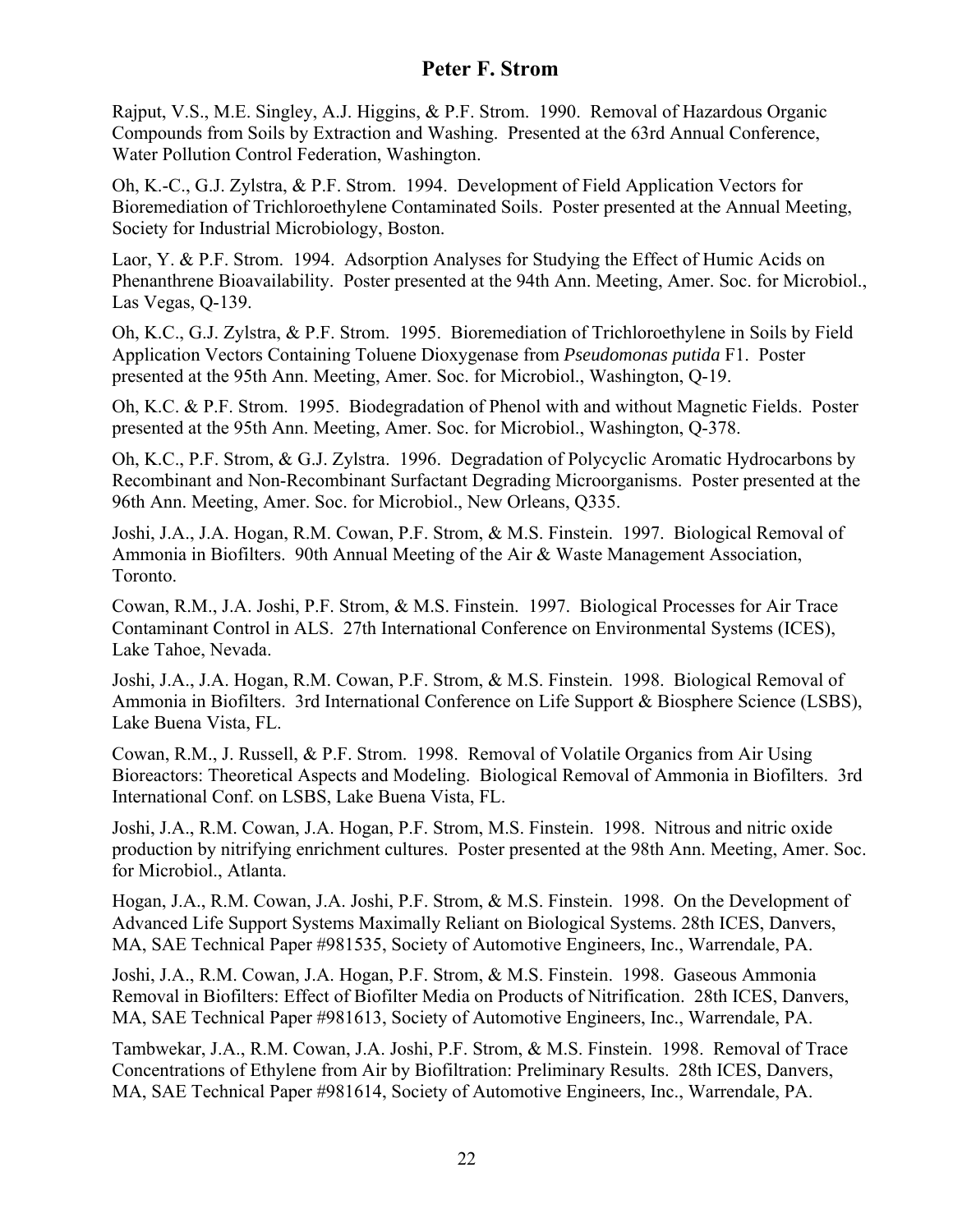Hogan, J.A., M.R. Gilrain, J. Ramirez, R.M. Cowan, & P.F. Strom. 2000. Composting of Advanced Life Support Plant Inedible Biomass: Use of Compost as a Plant Growth Medium and Biofiltration of Exhaust Gases. Paper BLSS 51, 4th International Conference on Life Support & Biosphere Science, Baltimore, MD.

Hogan, J.A., W. Lertsiriyothin, R.M. Cowan, & P.F. Strom. 2000. Composting of Advanced Life Support Plant Inedible Biomass: Process Behavior and Exhaust Trace Air Contaminant Analysis. Paper BLSS 52, 4th International Conference on Life Support & Biosphere Science, Baltimore, MD.

Li, W., R.M. Cowan, J.A. Hogan, P.F. Strom, & C. Brook. 2000. Biofiltration of an Advanced Life Support Ersatz Gas Mixture. Paper BLSS 54, 4th International Conference on Life Support & Biosphere Science, Baltimore, MD.

Tambwekar, J.A., J.A. Hogan, R.M. Cowan, & P.F. Strom. 2000. Nitrogen Limitation and Effect of Ammonium or Nitrate as Nitrogen Sources on the Removal of 1 ppm Ethylene in Air using Biofiltration. Paper BLSS 60, 4th International Conference on Life Support & Biosphere Science, Baltimore, MD.

Tambwekar, J.A., J.A. Hogan, R.M. Cowan and P.F. Strom. 2000. Biofiltration of Trace Concentrations of Ethylene: Effect of Ammonium vs. Nitrate as a Nitrogen Source. Poster presented at 93rd Annual Conference of Air & Waste Management Association, Salt Lake City, Utah.

Littleton, H.X., G.T. Daigger, P.F. Strom, & R.M. Cowan. 2000. Evaluation of Autotrophic Denitrification and Heterotrophic Nitrification in Simultaneous Biological Nutrient Removal Systems. WEFTEC 2000, 73rd Annual Conference, Water Environment Federation, Anaheim, CA.

Hull, R.M., U. Krogmann, & P.F. Strom. 2001. Characterization of Municipal Solid Waste (MSW) Reclaimed from a Landfill. Abstract No. 535, accepted for workshop presentation at the 8th International Waste Management and Landfill Symposium, Sardinia.

Littleton, H.X., G.T. Daigger, P.F. Strom, & R.M. Cowan. 2001. Evaluation of Autotrophic Denitrification and Heterotrophic Nitrification in Simultaneous Biological Nutrient Removal Systems. Third IWA International Specialized Conference onMicroorganisms in Activated Sludge and Biofilm Processes, Rome, Italy. Session X.

Hogan, J.A., J. Ramirez, W. Lertsiriyothin, P.F. Strom, & R.M. Cowan. 2001. Integration of Composting, Plant Growth and Biofiltration for Advanced Life Support Systems. 31st ICES, Orlando, FL. Paper No. 01ICES-260.

Littleton, H.X., G.T. Daigger, & P.F. Strom. 2001. Application of Computational Fluid Dynamics to Closed Loop Bioreactors - Analysis of Macro-Environment Variations in Simultaneous Biological Nutrient Removal Systems. WEFTEC 2001, 74th Annual Conference, Water Environment Federation, Atlanta, GA.

Hogan, J.A., R.M. Cowan, J.C Ramierez-Perez, P.F. Strom. 2001. Biological Treatment of Solid Waste: Composting, Biofiltration of Compost Offgas, and Nutrient Recovery from Compost. Poster presentation, American Society of Gravitational and Space Biology, Alexandria, VA.

Cowan, R.M., J.A. Hogan, P.F. Strom, F. Qiao, J.A. Tambwekar. 2001. Development of Biological Technology for Use in Trace Contaminant Control: Biofiltration of Ammonia, Ethylene and an Ersatz ISS Atmosphere. Poster presentation, American Society of Gravitational and Space Biology, Alexandria, VA.

Littleton, H.X., G.T. Daigger, P.F. Strom, & R. Jin. 2002. Simulation of Bio P Removal in CFD Environment - Analysis of Macro-Environment Variations in Simultaneous Biological Nutrient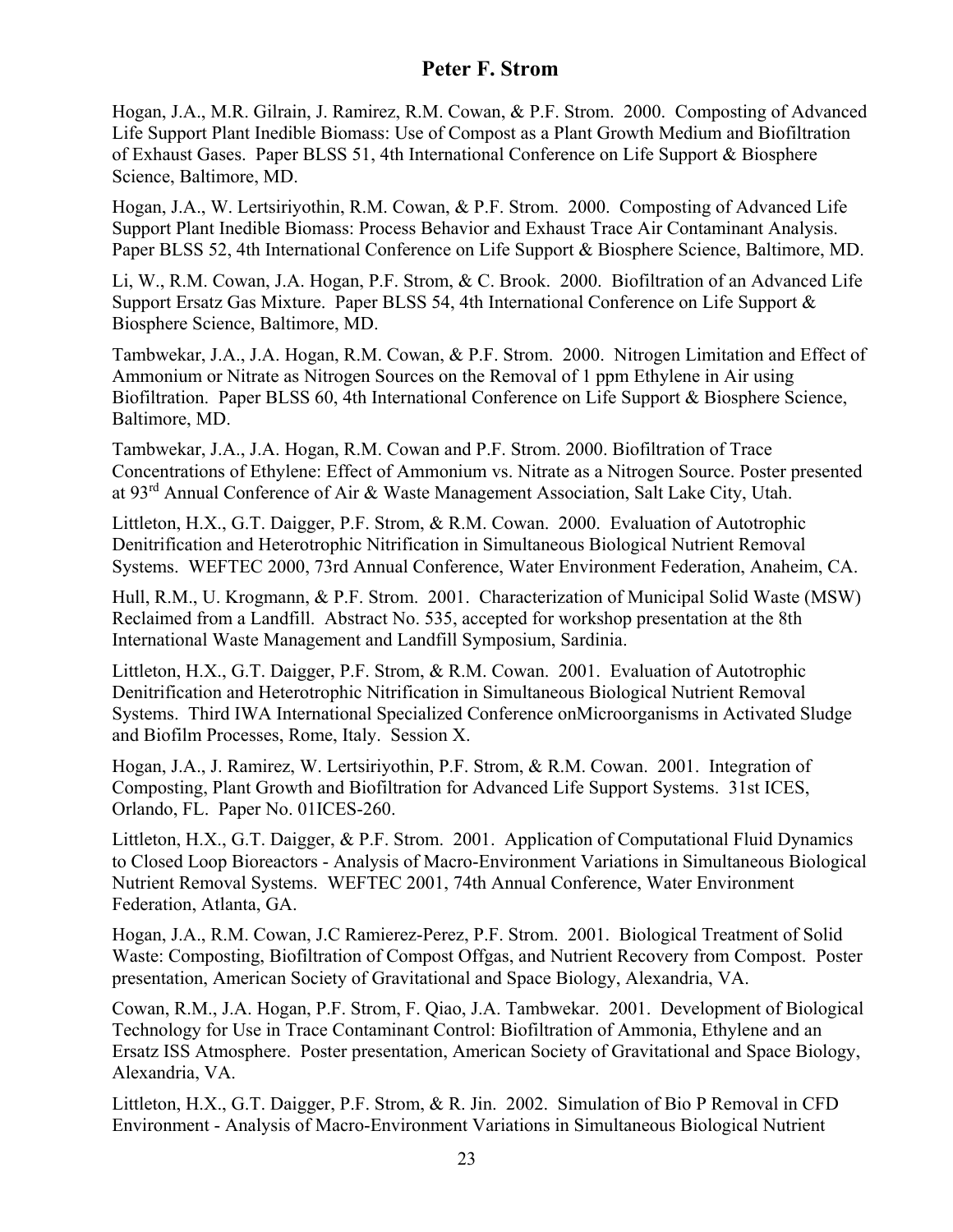Removal Systems. WEFTEC 2002, 75th Annual Conference, Water Environment Federation, Chicago, IL.

Hull, R.M., U. Krogmann, & P.F. Strom. 2002. Characterization of Material Excavated from a Municipal Solid Waste Landfill. Poster presentation, 34th Mid-Atlantic Industrial & Hazardous Waste Conference, New Brunswick, NJ.

Sudame, A., S. Lee, H. Lee, T. Lundquist, P. Muller, K. Hida, H. Ng, P.F. Strom & T. Leighton. 2002. Selenite Reducing Bacteria of Panoche Algal Bacterial Selenium Removal (ABSR) Facility, CA. Poster presentation, 34th Mid-Atlantic Industrial & Hazardous Waste Conference, New Brunswick, NJ.

Littleton, H.X., G.T. Daigger, & P.F. Strom. 2003. Summary Paper: Mechanisms of Simultaneous Biological Nutrient Removal in Closed Loop Bioreactors. Proceedings, WEFTEC 2003, 76th Annual Conference, Water Environment Federation, Los Angeles.

Ramirez-Perez, J., P.F. Strom, & J.A. Hogan. 2004. Composting for Advanced Life Support Systems. Presentation, Habitation 2004, Orlando FL. Abstract HLS51.

Qiao, F., J.A. Hogan, & P.F. Strom. 2004. Effect of Ammonia Loading and Media Nitrogen on Methane and Ethanol Biofilter Performance. Presentation, Habitation 2004, Orlando FL. Abstract HLS78.

Ramirez-Perez, J., J.A. Hogan, & P.F. Strom. 2004. Development and Application of a Respirometric Technique to Assess the Stability of Compost for Advanced Life Support Systems. Poster presentation, Habitation 2004, Orlando FL. Abstract MC41.

Chowdhury, M., C.C.Obropta, & P.F. Strom. 2005. Nonpoint Source Phosphorus Contribution from Nurseries in the Upper Cohansey Watershed, New Jersey. Presentation, Water Environment Federation Specialty Conference, TMDL 2005, Philadelphia.

Ramirez-Perez, J.C., P.F. Strom, & J.A. Hogan. 2006. Aerobic Biodegradation Kinetics of Inedible Biomass and Resource Recovery for Advanced Life Support Systems Applications. Presented at Habitation 2006, Orlando, FL. Abstract OTR15.

Ramirez-Perez, J.C., R.M. Cowan, & P.F. Strom. 2006. Respirometric Analysis to Assess Stability of Compost and Modeling of Composting Kinetics. ORBIT 2006, Weimar, Germany. Session 14B1, Paper 186.

Johnson, L.D., U. Krogmann, P.F. Strom, & C.-L. Tsai. 2007. Speciation of Coliforms in Wash Water of Glass Cullet and in Leachate from Glass Cullet Stockpiles. Annual Biomedical Research Conference for Minority Students, Poster 07-P-609, Austin, TX.

Tsai, C.-L., U. Krogmann, & P.F. Strom. 2008. Handling Leachate from Glass Cullet Stockpiles. Presentation at 23<sup>rd</sup> International Conference on Solid Waste Technology & Management, Philadelphia.

Tsai, C.-L., U. Krogmann, & P.F. Strom. 2008. Handling Leachate from Glass Cullet Stockpiles. Poster presentation at Global Waste Management Symposium, Copper Mountain, CO.

Kannepalli, S., P.F. Strom, & U. Krogmann. 2011. Assessment of Environmental Effects of Leachate Generated from Wood Recycling Facilities. Poster presentation at 26<sup>th</sup> International Conference on Solid Waste Technology & Management, Philadelphia.

Littleton, H.X. & P.F. Strom. 2016. Promoting granulation with metal addition  $\&$  controlling simultaneous nutrient removal in granules. Invited presentation for WEF/WE&RF Knowledge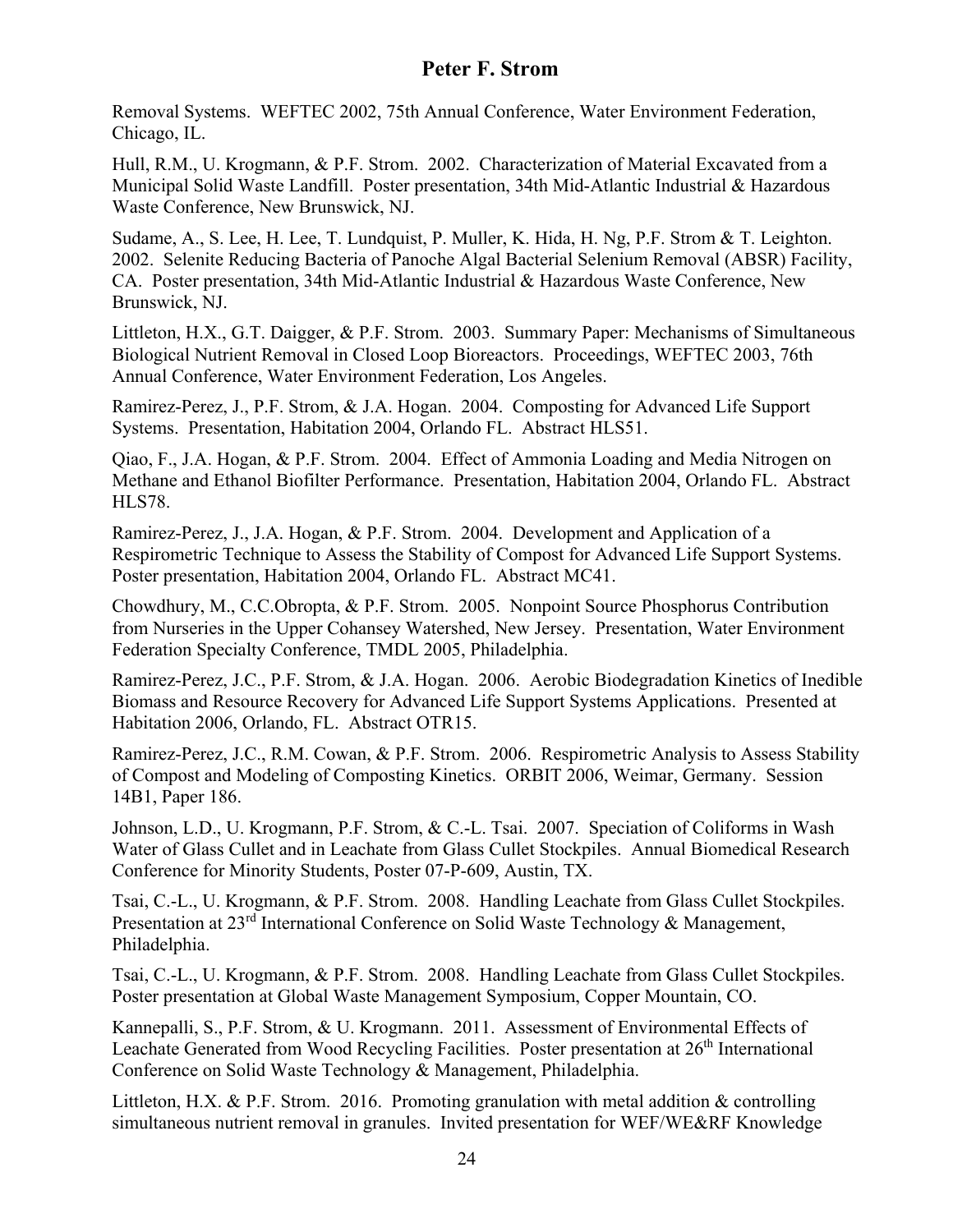Development Forum: Aerobic Granular Sludge. Presentation at Workshop 01, 89<sup>th</sup> Water Environment Federation Technical Exhibition & Conference, September 24, 2016, New Orleans.

### **Presentations at State and Regional Professional Meetings**

Strom, P.F. & D. Jenkins. 1979. Filamentous Microorganisms in California Activated Sludge Plants. Invited Presentation for the 51st Annual Meeting, California Water Pollution Control Assoc., San Diego.

Strom, P.F. 1983. Ask the Experts on Operations. Panel Discussion at the 68th Annual Conference, NJ Water Pollution Control Assoc., Atlantic City, NJ.

Strom, P.F. 1983. Controlling Activated Sludge Bulking. Invited Presentation for the Spring Meeting, NY Water Pollution Control Assoc., Monticello, NY.

Strom, P.F. 1983. Physical, Chemical, and Biological Treatment of Hazardous Wastes. Invited Presentation for U.S. Senator Bill Bradley's Special Conference, "Hazardous Waste and Public Health: Policies and Practices,"New Brunswick, NJ.

Strom, P.F. 1984. Process Control in Activated Sludge. Invited Presentation for the 69th Annual Conference, NJ Water Pollution Control Assoc., Atlantic City, NJ.

Flower, F.B. & P.F. Strom. 1984. Leaf Composting Update. Invited Presentation for the 59th Annual Meeting, NJ Shade Tree Federation, Cape May, NJ.

Chung, J.C. & P.F. Strom. 1986. Microbiology of Rotating Biological Contactors. Presented at the Annual Meeting, Theobald Smith Society (NJ Branch, American Society for Microbiology), North Brunswick, NJ.

Strom, P.F. 1987. Microbiology and Troubleshooting the Activated Sludge Process. Invited Presentation at the NY Water Pollution Control Association Western Chapter Conference, Buffalo, NY.

Healey, M.J. & P.F. Strom. 1987. Testing of Commercial Bioaugmentation Preparations. Presented at the Annual Meeting, Theobald Smith Society, North Brunswick, NJ.

Strom, P.F. 1987. Current Research. Panel Discussion at "Toxic Wastes: Strategies for Control." NJ Public Health Association Special Meeting, Piscataway, NJ.

Strom, P.F. 1987. Nitrification in the Passaic River. Invited Presentation for "Workshop on Water Quality Standards Implementation Using the Passaic River Study as a Model." NJ DEP, Division of Water Resources Special Conference, Bernards Twp., NJ.

Strom, P.F. 1988. Current Research in Yard Waste Composting. Invited Presentation, Association of New Jersey Recyclers' Roundtable, Somerset, NJ.

Strom, P.F. 1988. Biological Treatment of Hazardous Waste. Invited Presentation for Solid and Hazardous Waste Management Research Update, Mid-Atlantic States Section of the Air Pollution Control Association, New Brunswick, NJ.

Strom, P.F. 1988. Microbiology and Troubleshooting the Activated Sludge and RBC Processes. Invited Presentation for the Greater Buffalo Environmental Conference, Buffalo, NY.

Liu, W.-T. & P.F. Strom. 1989. Anaerobic Biodegradation of Plastic Films. Presented at the Annual Meeting, Theobald Smith Society, East Brunswick, NJ.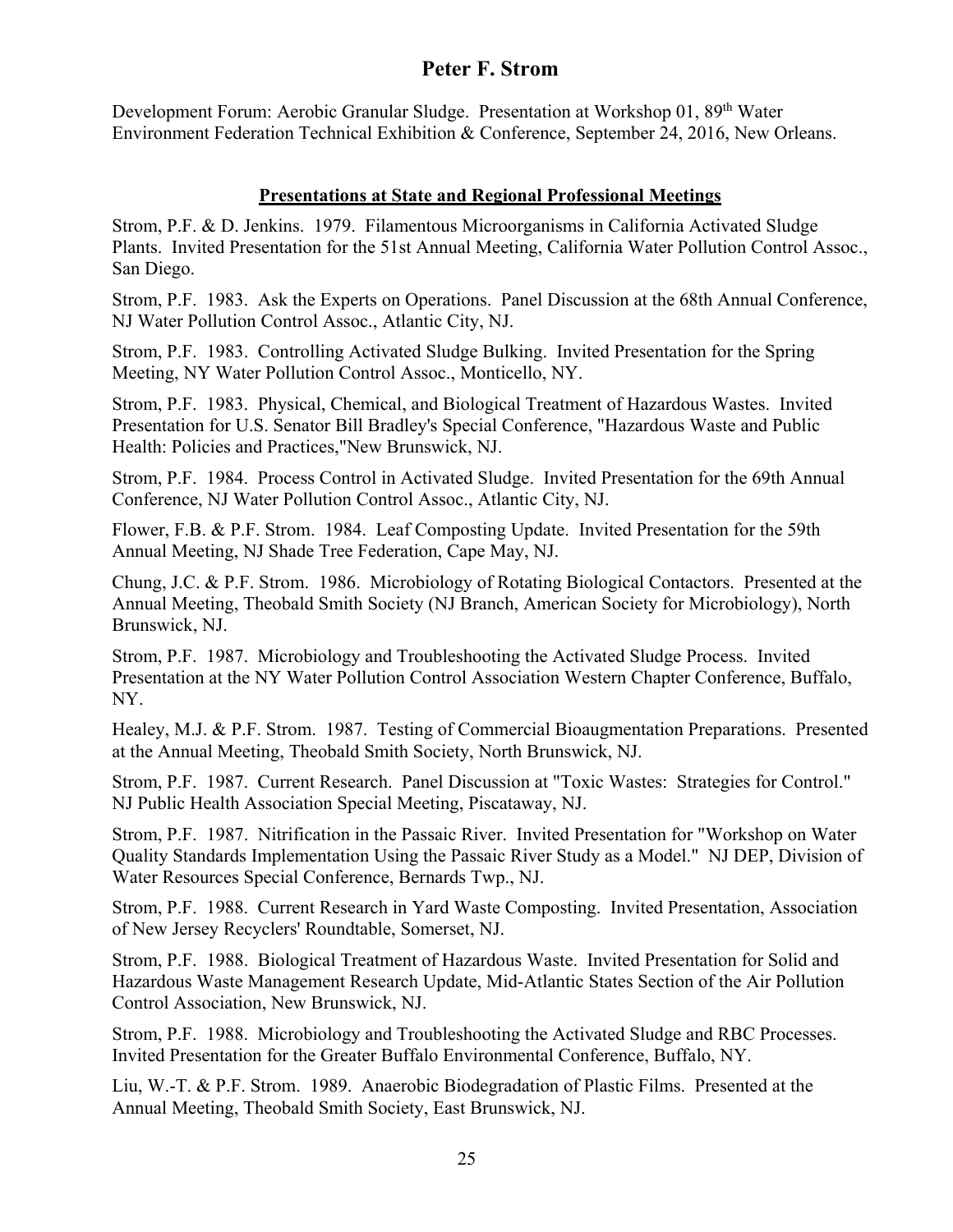Strom, P.F. 1990. Composting Facility Design and Operation - Special Case of Yard Waste. Invited Presentation for Composting of Municipal Solid Waste Fractions Short Course, Guelph, Ontario.

Strom, P.F. 1990. Composting and Pathogens. Invited Presentation for Composting of Municipal Solid Waste Fractions Short Course, Guelph, Ontario.

Strom. P.F. 1991. Introduction to the Microbial Ecology of Bioremediation. Invited Presentation for Soil and Groundwater Bioremediation, Stevens Institute of Technology, Hoboken, NJ.

Strom, P.F. 1991. *Aspergillus fumigatus* Research. Invited Presentation at the 8th Annual Minnesota Solid Waste Seminar, Bloomington, MN.

Zwerling, E.M. & P.F. Strom. 1991. Levels of *Aspergillus fumigatus* at Yard Waste Composting Facilities in New Jersey. Presented at the Annual Meeting, Theobald Smith Society, Woodbridge, NJ.

Strom, P.F. 1991. Bioremediation Research Needs. Invited Presentation for Research Priorities for Water Resources Research in the 1990s, New Brunswick, NJ.

Strom, P.F. 1992. The Hazardous Waste Regulation Maze. Invited Speaker for Metropolitan Dairy Technology Society New Year's Meeting, Elizabeth, NJ.

Strom, P.F. 1992. Municipal Scale Composting - Good Management Practices. Invited Paper for Compost Michigan: Solutions to Yard Waste, East Lansing, MI.

Strom, P.F. 1993. The Niche for Biodegradable Plastics; Anaerobic Testing. Invited Paper for Biodegradation of Plastics, Mini-Symposium convened by the Interdisciplinary Bioremediation Working Group, AgBiotech Center, New Brunswick, NJ.

Strom, P.F. 1993. The Microbiology of Activated Sludge. Invited Paper for 78th Annual Meeting, NJ Water Pollution Control Association, Atlantic City, NJ.

Oh, K.-C., G.J. Zylstra, & P.F. Strom. 1994. Development of Field Application Vectors for Bioremediation of Trichloroethylene Contaminated Soils. Presented at the Annual Meeting, Theobald Smith Society, Somerset, NJ.

Strom, P.F. & G. Whalen. 1994. Using a Microscope to Troubleshoot and Optimize Activated Sludge Operations. Invited Paper for 79th Annual Meeting, NJ Water Pollution Control Association, Atlantic City, NJ.

Lefkowitz, D., Y. Lam, & P.F. Strom. 1995. Effects of Elevated Temperature on Activated Sludge. Poster Presented at the 80th Annual Meeting, NJ Water Environment Association, Atlantic City, NJ.

Strom, P.F. & P. Habrukovich. 1997. Foaming and *Nocardia*-like Bacteria. Invited Presentation for NJWEA Technology Transfer Seminar, East Windsor, NJ.

Tambwekar, J.A., J.A. Joshi, R.M. Cowan, P.F. Strom & M.S. Finstein. 1998. Removal of Trace

Levels of Ethylene using Biofiltration: Preliminary Results. Awarded 1<sup>st</sup> Prize at MASS-A&WMA Student Poster Competition, Philadelphia, PA.

Strom, P.F. & Phanida Prommasith. 1998. Nitrification in Potable Water Distribution System Biofilms. Invited Presentation for "Drinking Water Research in New Jersey," NJ Section, American Water Works Association, Princeton, NJ.

Tambwekar, J.A., J.A. Hogan, R.M. Cowan and P.F. Strom. 2000. Biofiltration of Trace Concentrations of Ethylene: Nitrogen Limitation and effect of Ammonium vs. Nitrate as a Nitrogen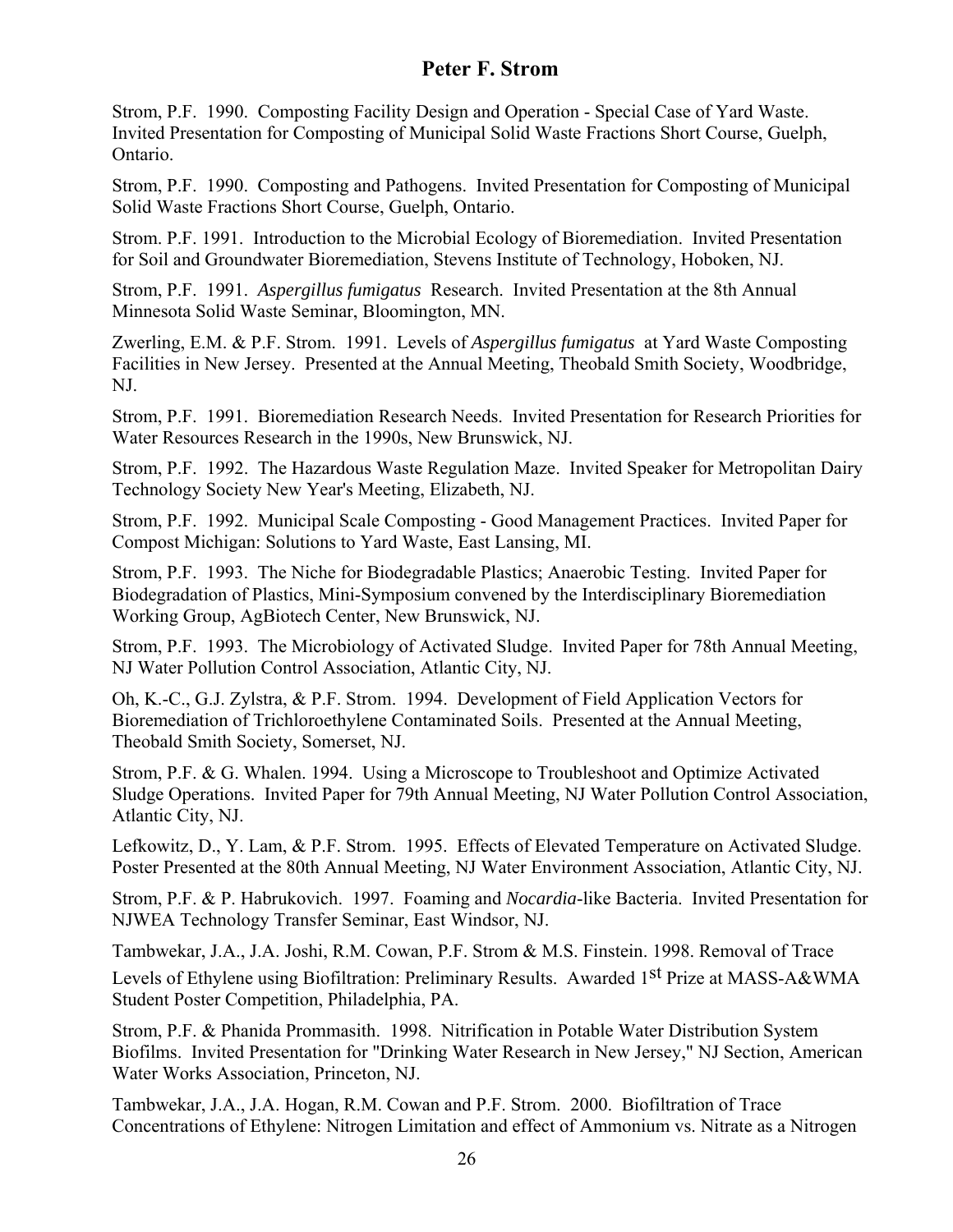Source. Awarded 1st Prize for Best Poster at the 85th Annual New Jersey Water Environment Association Conference, Atlantic City, NJ.

Tambwekar, J.A., J.A. Hogan, R.M. Cowan and P.F. Strom. 2000. Nitrogen Limitation and Effect of Ammonium or Nitrate as Nitrogen Sources on the Removal of 1ppm Ethylene in Air Using Biofiltration. Awarded Best Paper in the Chemical Engineering Session at the 9th Annual Uni-Tech Student Conference on Science and Technology at New Jersey Institute of Technology, Newark, NJ.

Strom, P.F. 2002. The Anaerobic Digestion Process. Invited Presentation for NJWEA Technology Transfer Seminar, Tinton Falls, NJ.

Chowdhury, M. & P.F. Strom. 2002. Preliminary Report on the Status of the Upper Cohansey River Watershed Management Project. Awarded 2nd Prize for Best Poster at the 87th Annual New Jersey Water Environment Association Conference, Atlantic City, NJ.

Strom, P.F., J.A. Hogan, & R.M. Cowan. 2002. Biofiltration: Biological Treatment of Contaminated Air. Invited Paper for 87th Annual Meeting, NJ Water Pollution Control Association, Atlantic City, NJ.

Strom, P.F. 2003. Activated Sludge Microbiology, Filament Identification and Control. Invited Paper for 88th Annual Meeting, NJ Water Pollution Control Association, Atlantic City, NJ.

Strom, P.F. 2003. Microbiology Lab for Control of Activated Sludge Bulking and Foaming. Invited Presentation for NJWEA Technology Transfer Seminar, Tinton Falls, NJ.

Strom, P.F. 2003. Activated Sludge in Industrial Wastewater Treatment. Invited Presentation for NJWEA Technology Transfer Seminar, Tinton Falls, NJ.

Strom, P.F., J.A. Hogan, R.M. Cowan, J. Joshi, J. Tambwekar, and F. Qiao. 2003. Introduction to Biofiltration for Emissions Control. Invited Dinner Speaker, Northern & Central New Jersey Chapter, Mid-Atlantic States Section, Air & Waste Management Assoc., East Brunswick, NJ.

Strom, P.F. 2004. Introduction to Anaerobic Digestion. Invited Presentation for Solid Waste Association of North America – New Jersey Chapter, Solid Waste Conversion Technology Seminar, Rutgers EcoComplex, Bordentown, NJ.

Strom, P.F. 2005. Utilizing Microscopy and Analytical Testing for Trouble Shooting Plant Operations. Invited Presentation for NJWEA Technology Transfer Seminar, Tinton Falls, NJ.

Strom, P.F. 2006. Introduction to Phosphorus Removal. Invited Presentation for Wastewater Treatment Operator's Workshop, 91<sup>st</sup> Annual Meeting, NJWEA, Atlantic City, NJ.

Strom, P.F. 2006. Phosphorus Removal Techniques. Invited Presentation for Water Quality Trading, 91st Annual Meeting, NJWEA, Atlantic City, NJ.

Strom, P.F. 2006. Introduction to Phosphorus Removal. Invited Presentation for NJ Water Environment Association Technology Transfer Seminar, Tinton Falls, NJ.

Strom, P.F. 2006. Microbes in Activated Sludge. Invited Presentation for NJWEA Technology Transfer Seminar, Tinton Falls, NJ.

Strom, P.F. 2007. Intro to Biofiltration for Emissions Control. Invited presentation for 2nd Innovative Environmental Technology Conference, Session II: Air Monitoring & Emission Control Technologies, Environmental Business Council of the Commerce & Industry Assoc. of New Jersey, Newark, NJ.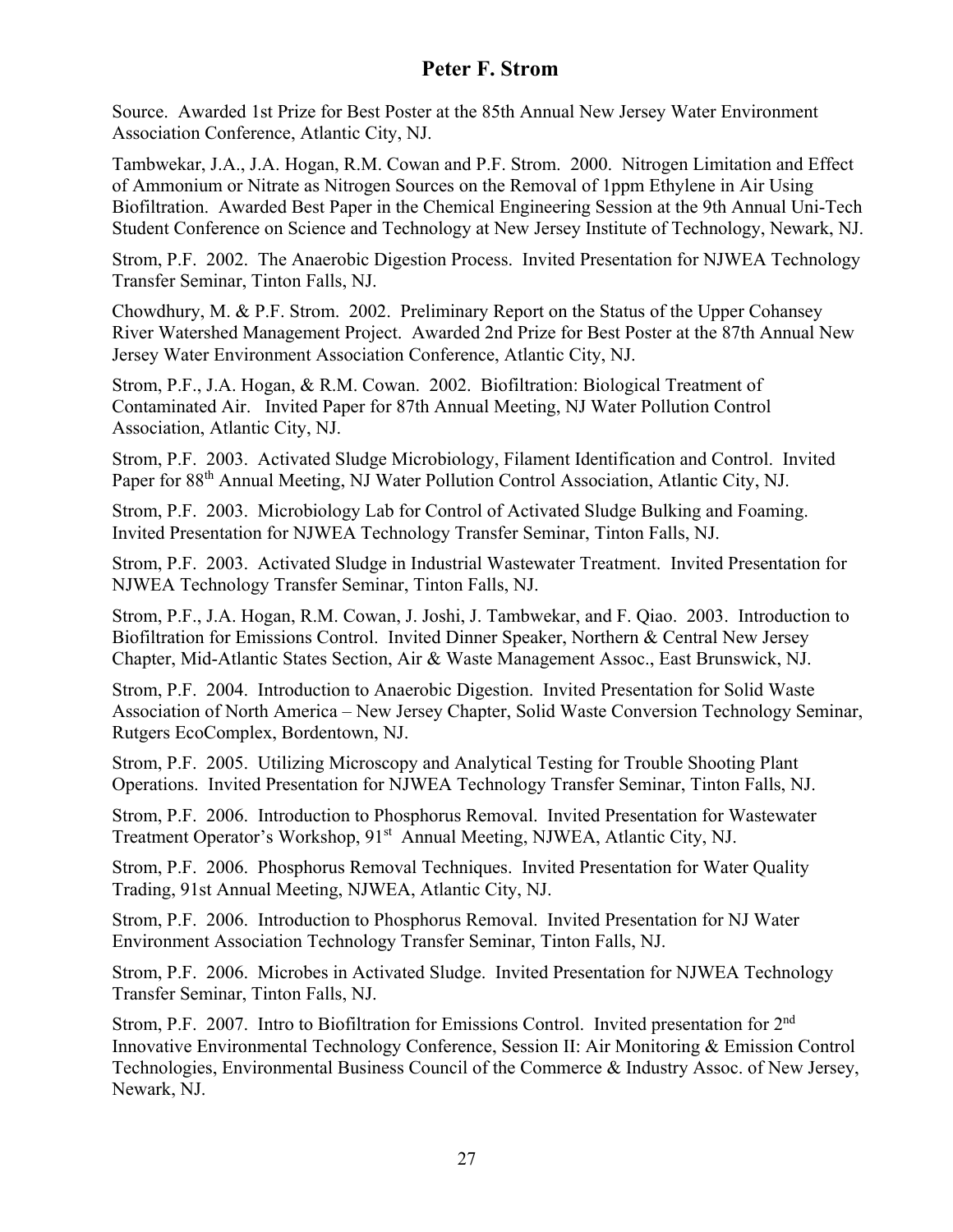Kannepalli, S., P.F. Strom, B. Ravit. 2008. Preliminary Study to Determine the Feasibility of Composting as a Treatment Option in Achieving Class A Status for Reed Bed Biosolids. 93rd Annual Meeting, NJ Water Environment Association, Student Poster Competition, Atlantic City, NJ. Winner of second place award.

Strom, P.F. 2008. An Introduction to Anaerobic Digestion and Biomethane. Invited Presentation for Alternate Fuel Refuse and Recycling Trucks: Leading the Way to Energy Independence and a Cleaner Environment, Piscataway, NJ.

Strom, P.F. 2008. Phosphorus – The Catch 22. Invited presentation for Joint NJ Amer. Water Works Assoc./NJWEA Seminar, "From Wastewater to Drinking Water and Back Again," Tinton Falls, NJ.

Strom, P.F. 2008. Wastewater Microbiology and Microscopic Examination at BNR Plants. Invited presentation for NJWEA Technology Transfer Seminar, Tinton Falls, NJ.

Kannepalli, S., P.F. Strom, B. Ravit. 2008. Preliminary Study to Determine the Feasibility of Composting as a Treatment Option in Achieving Class A Status for Reed Bed Biosolids. NJ Water Environment Association Student Poster Competition, Atlantic City. Winner of second place award.

Strom, P.F. 2008. Fundamentals of Wastewater Microbiology. Invited presentation for NJWEA Technology Transfer Seminar, Eatontown, NJ.

Strom, P.F. 2009. Troubleshooting Bulking Sludge and Foam Operation Issues in Wastewater Treatment Plants. Invited presentation for March NJWEA Technology Transfer Seminar, Eatontown, NJ.

Strom, P.F. 2009. Troubleshooting Foaming Problems. Invited presentation for September NJWEA Technology Transfer Seminar, Eatontown, NJ.

Strom, P.F. 2009. Ecosystem Services: What Has the Environment Done for You Lately?. Invited presentation for September NJWEA Technology Transfer Seminar, Eatontown, NJ.

Strom, P.F. 2012. Bioremediation: What It Can Do, and What It Might. Invited dinner speaker for the Association of Consulting Chemists & Chemical Engineers, Winter Meeting, Scotch Plains, NJ.

Strom, P.F. 2012. Using the Microscope to Support Activated Sludge Operations. Invited Presentation for Laboratory Workshop, 97<sup>th</sup> Annual Meeting, NJWEA, Atlantic City, NJ.

Cowan, R.M., P.F. Strom, J.C. Young 2014. Opening the Black Box – Improved Process Design and Control with Increased Understanding of the Activated Sludge Ecosystem. Presentation for the American Academy of Environmental Engineers and Scientists Workshop – 100 Years of the Activated Sludge Process, 99th Annual Meeting, NJWEA, Atlantic City, NJ.

Strom, P.F. 2015. Secondary Treatment as a Microbial Ecosystem: An Operations Viewpoint. Invited presentation for Winter NJWEA Technology Transfer Seminar, Eatontown, NJ.

Strom, P.F. 2015. 100 Years of Wastewater Treatment Practices in New Jersey. Invited presentation at the 101st Annual Meeting, NJWEA, Atlantic City, NJ.

Strom, P.F. 2016. The Microbial Ecology of Sewage Treatment. Invited presentation at the Annual Conference of Northeastern Microbiologists – Physiology, Ecology, Taxonomy (NEMPET), Blue Mountain Lake, NY.

Strom, P.F. 2017. Troubleshooting Foaming Problems. Invited presentation for Winter NJWEA Technology Transfer Seminar, Eatontown, NJ.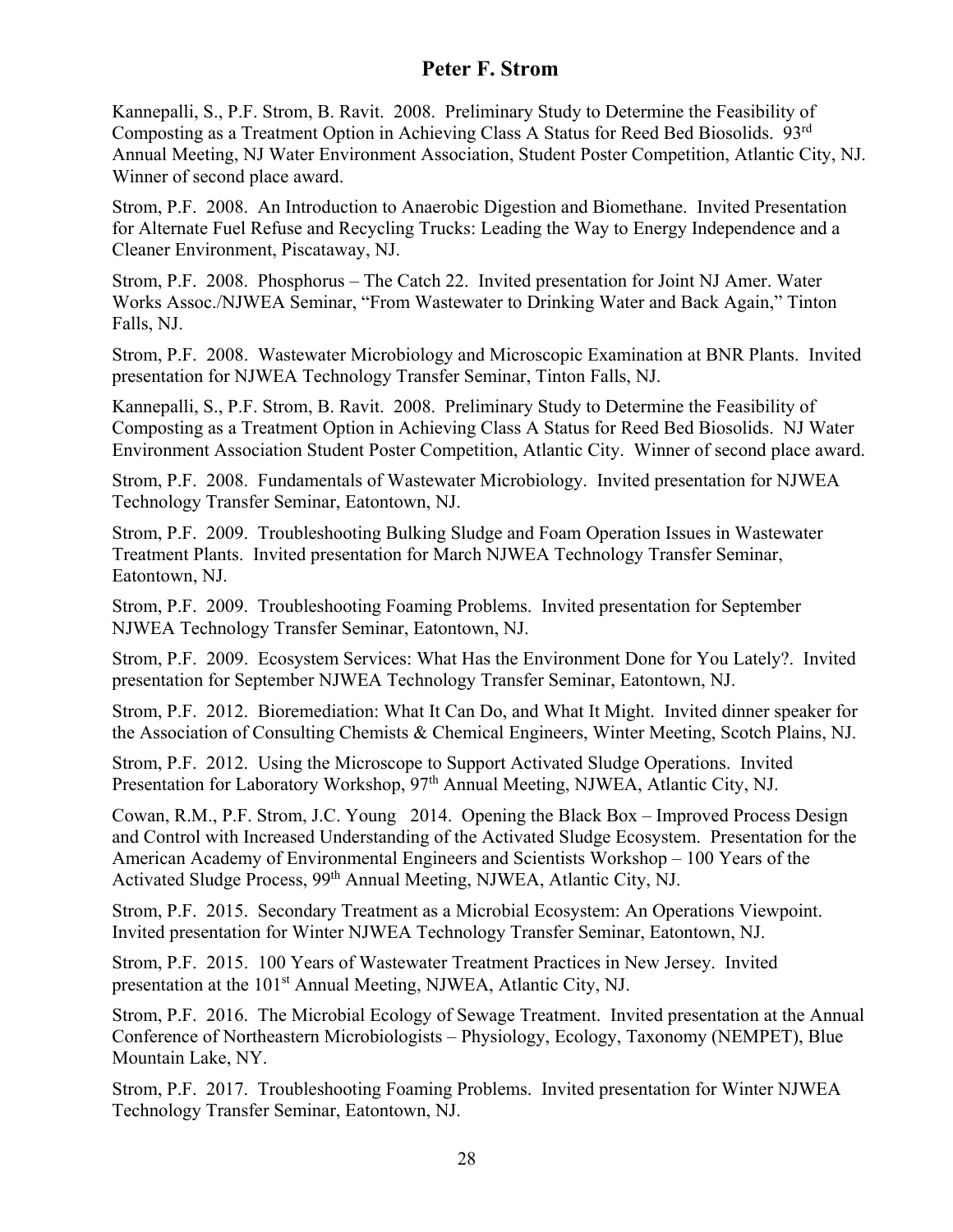### **Presider or Copresider at Sessions of National Professional Meetings**

Wastewater Treatment: Composting. 1980. Session 230, American Society for Microbiology, 80th Annual Meeting, Miami Beach.

Research Needs Panel Discussion. 1987. Seminar/Workshop on Detoxification of Recalcitrant Organics by Naturally Occurring and Genetically Engineered Microorganisms, Industry/University Cooperative Center for Research in Hazardous and Toxic Substances, NJ Institute of Technology, Newark.

Biological Treatment. 1988. Session II, International Conference on Physiochemical and Biological Detoxification of Hazardous Wastes. Atlantic City.

Organizing Committee. 1991. Workshop on Utilizing Bioremediation Technologies: Difficulties and Approaches, Princeton.

Biological Treatment Processes. 1992. Water Quality International '92, 16th Biennial Conference, Int.'l Assoc. on Water Pollution Research & Control, Washington.

Session Facilitator. 1994. Invitational Workshop on The Emerging Relevance of Evolutionary Biology to Applied Problems and Opportunities, Princeton.

Session Moderator. 2004. Session 3D: Waste Processing IV. Habitation 2004. Orlando, FL.

Workshop Co-Moderator. 2010. Workshop 204: Design and Control Strategies for Simultaneous Nitrification and Denitrification in Wastewater Treatment. 83<sup>rd</sup> Annual Water Environment Federation Technical Exhibition & Conference, New Orleans.

### **Attendance at National and International Professional Meetings**

Water Environment Fed. (formerly Water Pollution Control Fed.), Annual Conf. (now WEFTEC):

50th, October 2-7, 1977, Philadelphia

51<sup>st</sup>, October 1-6, 1978, Anaheim

53rd, September 28 - October 3, 1980, Las Vegas

54<sup>th</sup>, October 4-9, 1981, Detroit

58<sup>th</sup>, October 6-10, 1985, Kansas City

60th, October 4-8, 1987, Philadelphia

62nd, October 15-20, 1989, San Francisco

73rd, October 14-18, 2000, Anaheim, CA

74th, October 13-17, 2001, Atlanta

75th, September 29 - October 2, 2002, Chicago

83rd, October 2-6, 2010, New Orleans

89th, September 23-27, 2016, New Orleans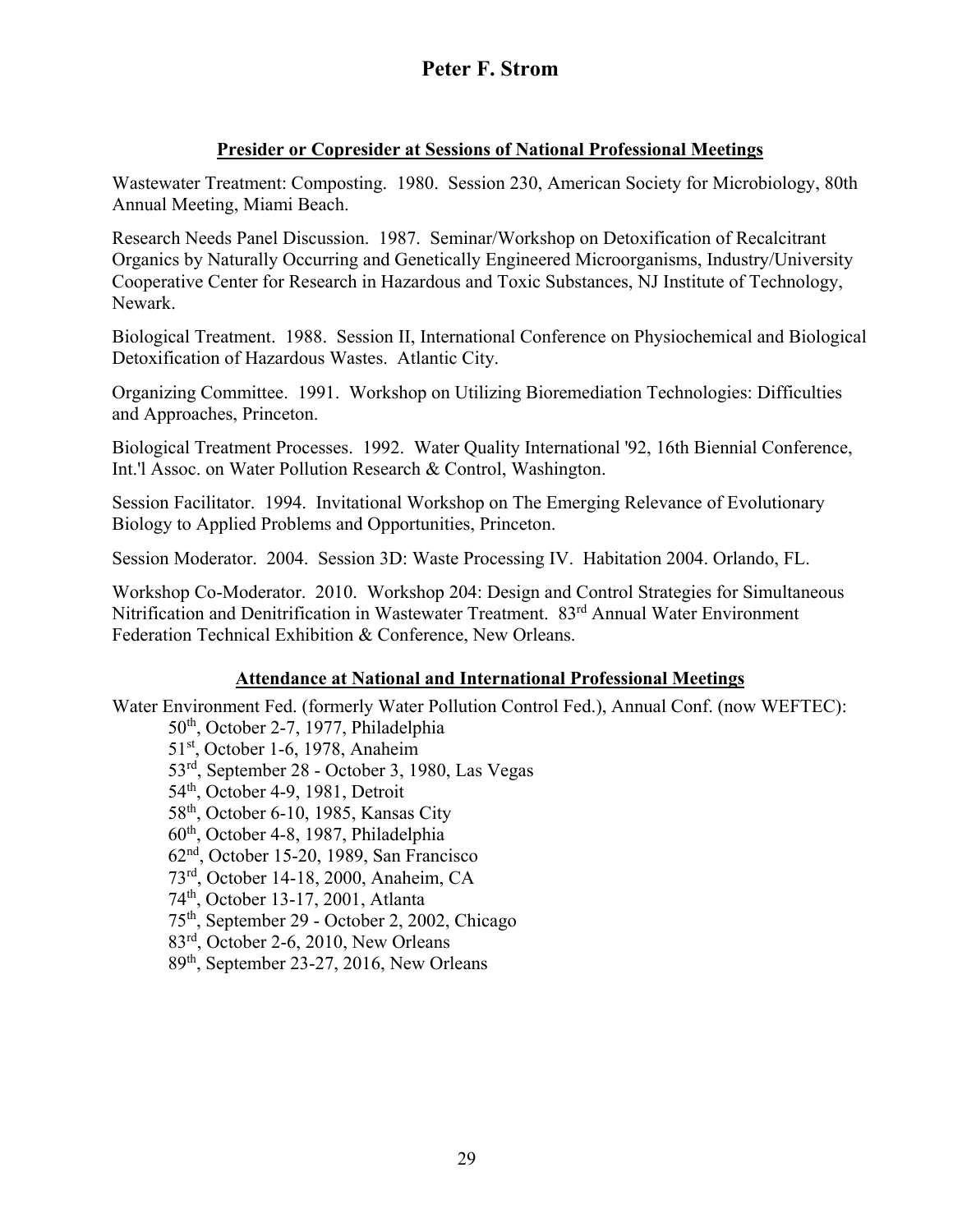American Society for Microbiology, Annual Meetings: 73rd, May 6-11, 1973, Miami Beach 75th, April 27 - May 2, 1975, New York 76th, May 2-7, 1976, Atlantic City 77th, May 8-13, 1977, New Orleans 79th, May 4-8, 1979, Los Angeles 80th, May 11-16, 1980, Miami Beach 85th, March 3-8, 1985, Las Vegas 95th, May 21-25, 1995, Washington, D.C. Annual Inland Spills Conference: 8th, September 26-28, 1983, Dayton, OH National Recycling Congress: 3rd, October 10-12, 1984, New Brunswick, NJ 7th, September 26-30, 1988, St. Paul, MN International Conference on Fixed-Film Biological Processes: 2nd, July 10-12, 1984, Washington, DC National Conference on Composting and Waste Recycling: 15th, May 1-3, 1985, Philadelphia Special BioCycle Workshop on New Options for Recycling Solid Waste: September 25-27, 1985, Philadelphia International Conference on Innovative Biological Treatment of Toxic Wastewaters: June 24-26, 1986, Arlington, VA National Solid Waste Management Assoc., Municipal Waste Alternatives '87: September 9-11, 1987, Boston Seminar/Workshop on Detoxification of Recalcitrant Organics by Naturally Occurring and Genetically Engineered Microorganisms: October 19, 1987, Newark International Conf. on Physiochemical & Biological Detoxification of Haz. Wastes: May 3-5, 1988, Atlantic City BioCycle Northeast Conference '88, Recycling/Composting Solid Waste and Sludge: September 14-16, 1988, Albany, NY Microbiology of the Deep Subsurface: January 15-19, 1990, Orlando Utilizing Bioremediation Technol.: Difficulties & Approaches: July 12-14, 1991, Princeton International Association on Water Pollution Research and Control: 16th Biennial, May 24-30, 1992, Washington. BioCycle Northeast Conference '92, New Horizons for Composting: September 9-11, 1992, Albany, NY Emerging Relevance of Evolutionary Biology to Applied Problems and Opportunities: May 13-15, 1994, Princeton (by invitation) International Conf. on Microorganisms in Activated Sludge and Biofilm Processes: 2nd, July 21-23, 1997, Berkeley, CA International Conference on Life Support & Biosphere Science: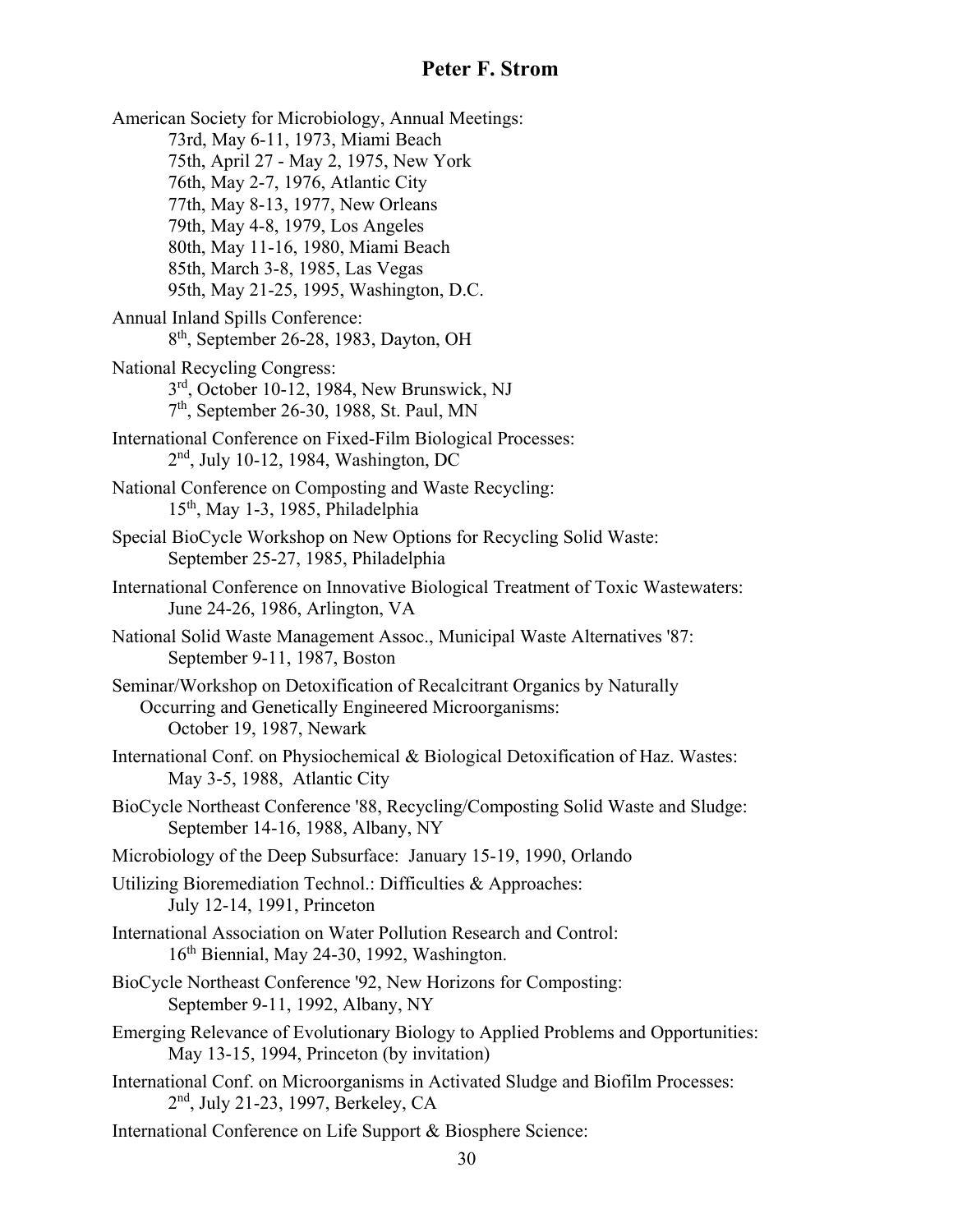3rd, January 11-14, 1998, Lake Buena Vista, FL. 4th, August 6-9, 2000, Baltimore, MD. International Conference on Environmental Systems (ICES): 28th, July 13-16, 1998, Danvers, MA NSF Workshop on Biosolids Management in the 21st Century: April 10-11, 2000, College Park, MD

American Society of Gravitational and Space Biology: November 7-10, 2001, Alexandria, VA.

34<sup>th</sup> Mid-Atlantic Industrial & Hazardous Waste Conference: September 20-21, 2002, New Brunswick, NJ

Habitation 2004:

January 4-7, 2004, Orlando, FL.

NSF Self-Sustaining High-Rise Building Workshop: January 13-14, 2005, Bloustein School of Planning and Public Policy, New Brunswick, NJ (by invitation)

Water Environment Research Foundation Workshop 05-CTS-1W, Nutrient Removal: How Low Can We Go & What Is Stopping Us from Going Lower?: March 9-11, 2006, Washington, DC (by invitation).

Water Environment Research Foundation Workshop 04-CTS-3T, Regrowth/Reactivation of Fecal Coliforms in Anaerobically Digested, Centrifuge Dewatered Sludges: August 16-17, 2006, Washington, DC (by invitation).

#### **Attendance at State and Regional Professional Meetings**

California Water Pollution Control Association Annual Meeting: 51st, April 25-27, 1979, San Diego New Jersey Water Environment Association Annual Conference: 66th, April 27-30, 1981, Atlantic City 67th, May 11-14, 1982, Atlantic City 68th, May 3-6, 1983, Atlantic City 69th, May 8-11, 1984, Atlantic City 72nd, May 5-8, 1987, Atlantic City 76th, May 13-17, 1991, Atlantic City 77<sup>th</sup>, May 4-8, 1992, Atlantic City 78th, May 3-7, 1993, Atlantic City 79th, May 2-6, 1994, Atlantic City 80th, May 1-5, 1995, Atlantic City 81st, April 29 - May 1, 1996, Atlantic City 82nd, May 5-7, 1997, Atlantic City 83rd, May 6-8, 1998, Atlantic City 84<sup>th</sup>, May 4-7, 1999, Atlantic City 85th, May 1-5, 2000, Atlantic City 86th, April 30 - May 4, 2001, Atlantic City 87th, April 29 - May 3, 2002, Atlantic City 88th, May 5-9, 2003, Atlantic City 89<sup>th</sup>, May 3-7, 2004, Atlantic City